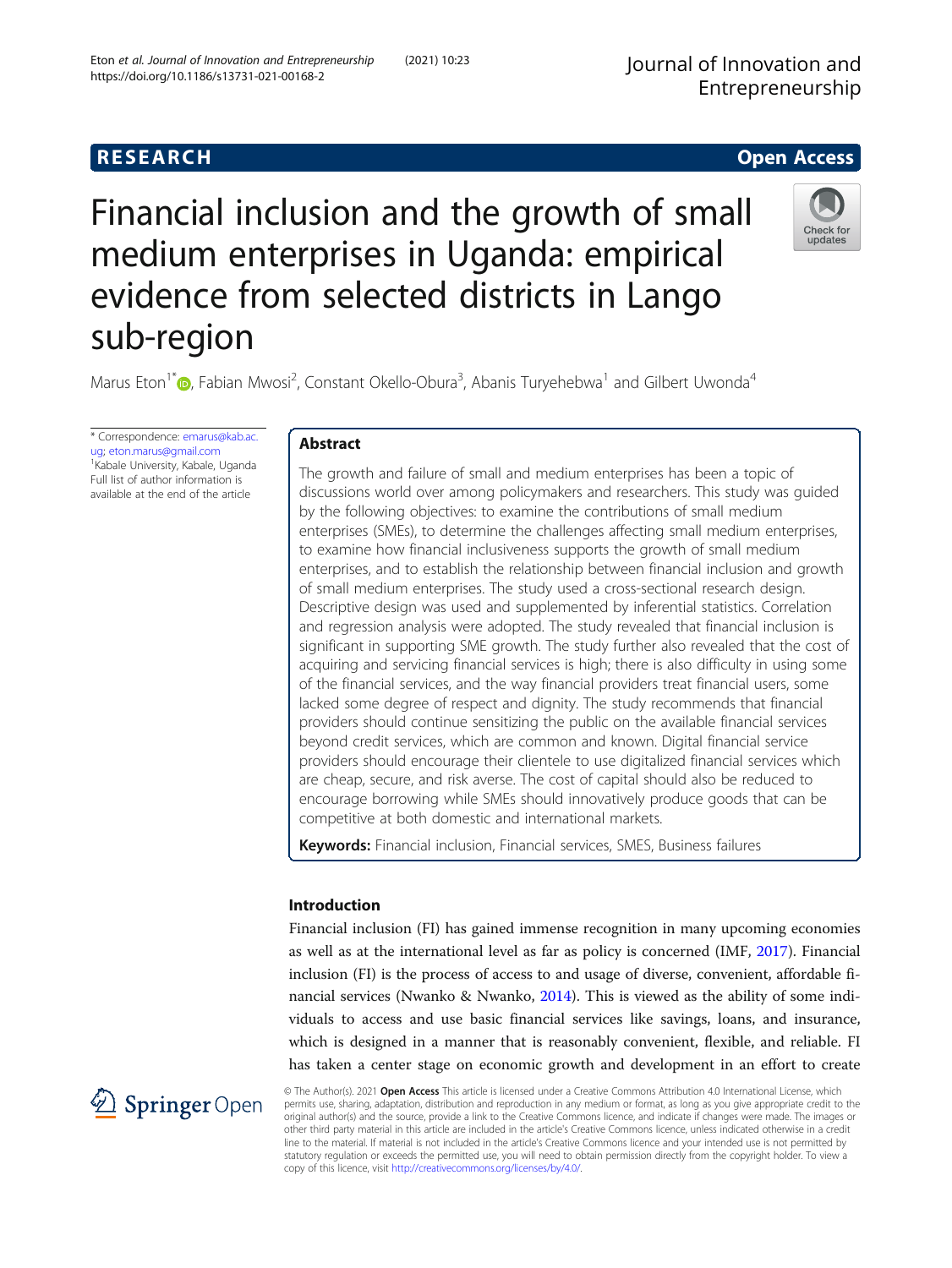wealth among citizens of developing countries (IMF, [2018\)](#page-21-0). FI is an important financial literacy program, which creates the communities' ability to improve on the usage of any kind of financial service from formal financial institutions, which affects the citizen's standards of living, and economic fundamentals which are the major indicators of financial inclusion (Terzi, [2015\)](#page-22-0). The 2010 G20 Summit in Seoul endorsed the Financial Inclusion Action Plan (FIAP).

Garikai [\(2011](#page-20-0)) defines SMEs by capital invested, number of workers employed, and sales turnover. The number of employees working in that business and asset value also classifies SMEs (UIA, [2016](#page-22-0)). The definition of small medium enterprises (SMEs) differs from country to country. In some countries, the criteria for classification are based on capital, and in other countries, they are based on the number of employees. Financial inclusion is an antecedent to economic growth through wide participation in various economic activities by the citizenry through numerous startups of small and medium enterprises. In the context of Uganda, SMEs are regarded as an engine of economic growth, development, and transformation through innovation and wealth creation (NDPII 2015/16-2019/20). The promotion of SMEs has been a key area of government intervention. SMEs dominate much of the country's economy, for example, 10% are active in the manufacturing sector, 33% in commerce, 49% in service, and 8% in other fields (UIA, [2016](#page-22-0)), and all these are contributing to approximately 90% in employment which is close to 2.5 million people of the entire private sector employment and 80% of manufactured products accounting for 20% of GDP (UIA, [2016](#page-22-0)). The development of SMEs in Uganda is one of the policy agendas of the government in order to boost economic growth and development. One of the key areas of government interventions is the creation of The Microfinance Support Centre, Uganda, which offers programs that support the growth and expansion of SME through access to cheap and affordable finance. Some researchers argue that SMEs globally are seen as an engine of economic growth and development, and its success has a direct effect on the economic growth and development in both developing and developed economies as they have the potential to create jobs (Kristiningsih & Trimarjono, [2014;](#page-21-0) ). OECD ([2010](#page-21-0)) posits that not all SMEs have the ability to be innovative; however, small businesses are often the driving force behind the new radical innovations that are very significant in the economic growth and development. SMEs are also able to exploit the opportunities available at their disposal which had been neglected by already established firms.

Eton, Mwosi, Ogwel, Edaku, and Obote [\(2018\)](#page-20-0) note that SMEs should receive full backing legal protection and stimulus from all stakeholders so that they can sustain the economic growth and development which would lead to job creation, therefore driving investment into the economy as well as generate revenue to government through taxation. SMEs have strong attachments to the local environment, which may represent their source of expertise, networks, business opportunities, and access to funding which would be very important to consider as factors that support its existence at a macro level, and therefore, one needs to know how policies which are developed in a country can work and how the SMEs adopt these policies which shape their business at the territorial and regional level (OECD, [2016\)](#page-21-0). The failure by SMEs to deliver good products and services in time to the customers at all levels as a result of challenges such as inadequate funding for their businesses therefore results in a debate on whether they are well prepared in creating sustainable economic growth and development in a country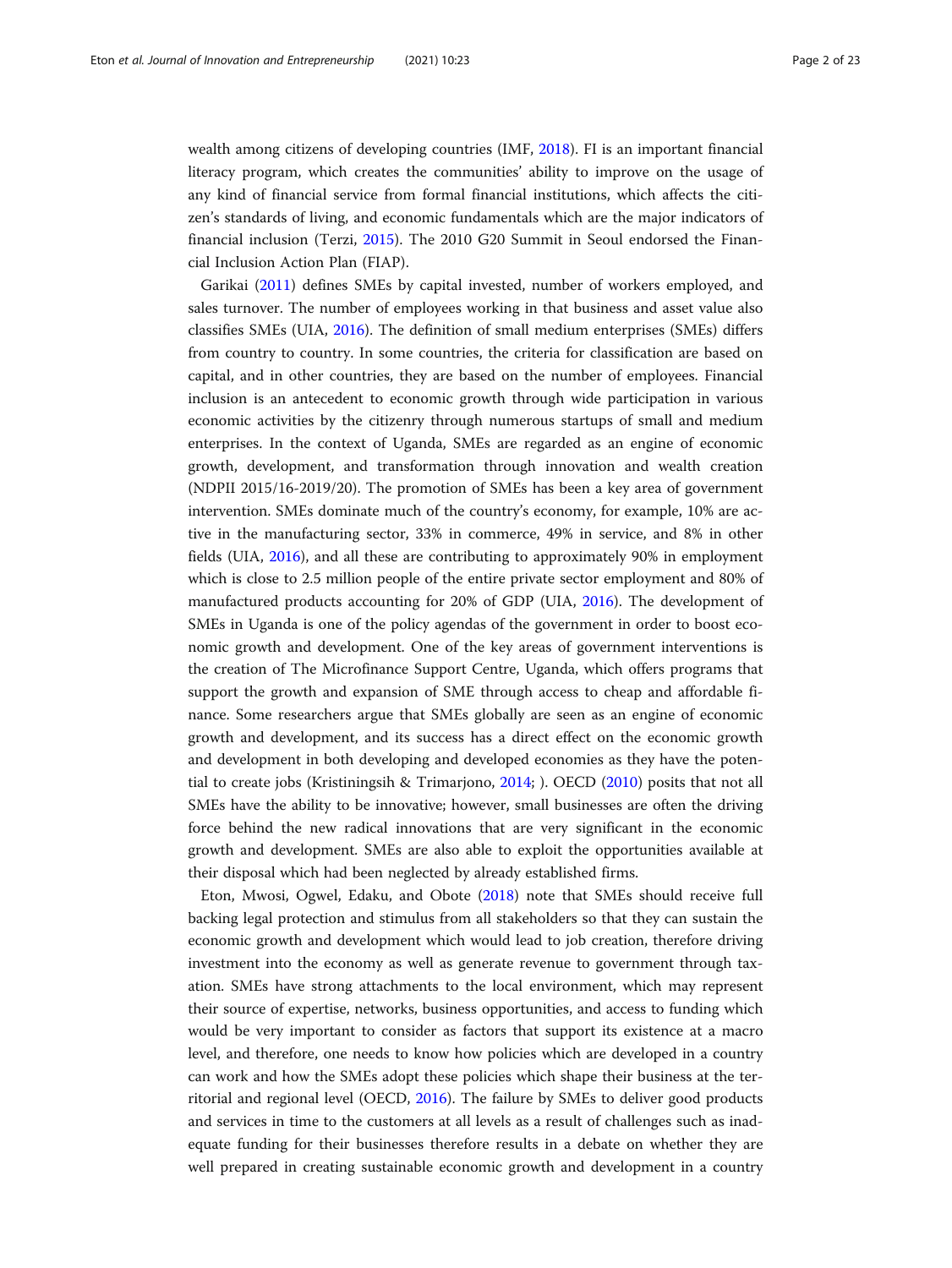(Bowen, Morara, & Muraithi, [2009](#page-20-0)). The study conducted by Abanis and Arthur ([2013](#page-19-0)) establishes that SME performance in Uganda was largely hampered by inadequate funding characterized by a high cost of finance. However, a lack of competition among formal financial institutions for financial services reduces access to financing for SMEs. Increased competition and market diversification consequently play a major role in promoting the financial inclusion and productivity of SMEs in the country. Love and Martinez Peria ([2015](#page-21-0)) establish a positive impact on FI which depends on the coverage of credit bureaus. Strong competition among the financial institutions and low information asymmetries would facilitate financial inclusion among SMEs. The key characteristics of an economy which promotes favorable conditions for SME investment and financial inclusion are economic diversification, adequate infrastructural development, and healthy competition across all sectors.

This research was inspired by the increasing significance of small and medium enterprises in Uganda's economy and the enduring constraints faced by the SMEs in their operations. This is because the contribution of SMEs to the gross domestic product (GDP) and overall economic contribution to Uganda's economy has been a subject of discussion by many scholars (Abanis & Arthur, [2013\)](#page-19-0). However, no studies have been conducted in SME growth in Lango sub-region, and this research will help identify the specific areas to be addressed if the growth of SMEs is to be achieved. Besides, appreciating the influence of financial inclusion is important in wealth distribution and overall growth of the economy (Nwanko & Nwanko, [2014\)](#page-21-0). The problems associated with inadequate access to finance do not only cripple SMEs, but also leads to an eventual decline in economic development (IMF, [2017](#page-21-0)).

The growth, development, and survival of SMEs are affected by various factors that may exist in their operations and management of the businesses. SMEs are created and nurtured in various ways and supported by various stakeholders using different laws and regulations which support their creation. The operations of SMEs in Sub-Saharan Africa, Uganda, and Lango sub-region in particular has contributed to the economic growth across the country (UBOS, [2016\)](#page-22-0), and there are many successful entrepreneurs in the country. The increase in the number of many financial institutions in the region would indicate an increase in the access to finance which would mean more support to the growth of businesses. However, SMEs in the region are still disproportionately affected by inadequate financing. Adcorp [\(2014\)](#page-19-0) observes that the mortality rate of SMEs among African countries remains very high with five out of seven new businesses failing in their first year. This is too high which needed an intervention to reverse the trend. SMEs in developing countries are stagnating, and if not supported by developing good policies, they will not survive for a long time, yet their contribution to economic growth would be enormous (Reeg, [2013](#page-21-0)). Over the years, there is a declining pattern in the number of growth of SMEs in the region, and this can be associated to various factors. SMEs have often cited some impediments to the smooth performance and operation which may lead to others performing below optimum levels or collapse. Olowe, Moradeyo, and Babalola ([2013](#page-21-0)) posit that most SMEs are greatly affected by inadequate financing of their businesses, and as a result, they die before reaching the growth stage of their life cycle. It has remained regrettable that in spite of the role that SMEs play in the economy and the support extended to the entrepreneurs in the SME sector, most of these SMEs collapse within the first 3 years after their establishment (Fatoki & Smit, [2011](#page-20-0)). The high failure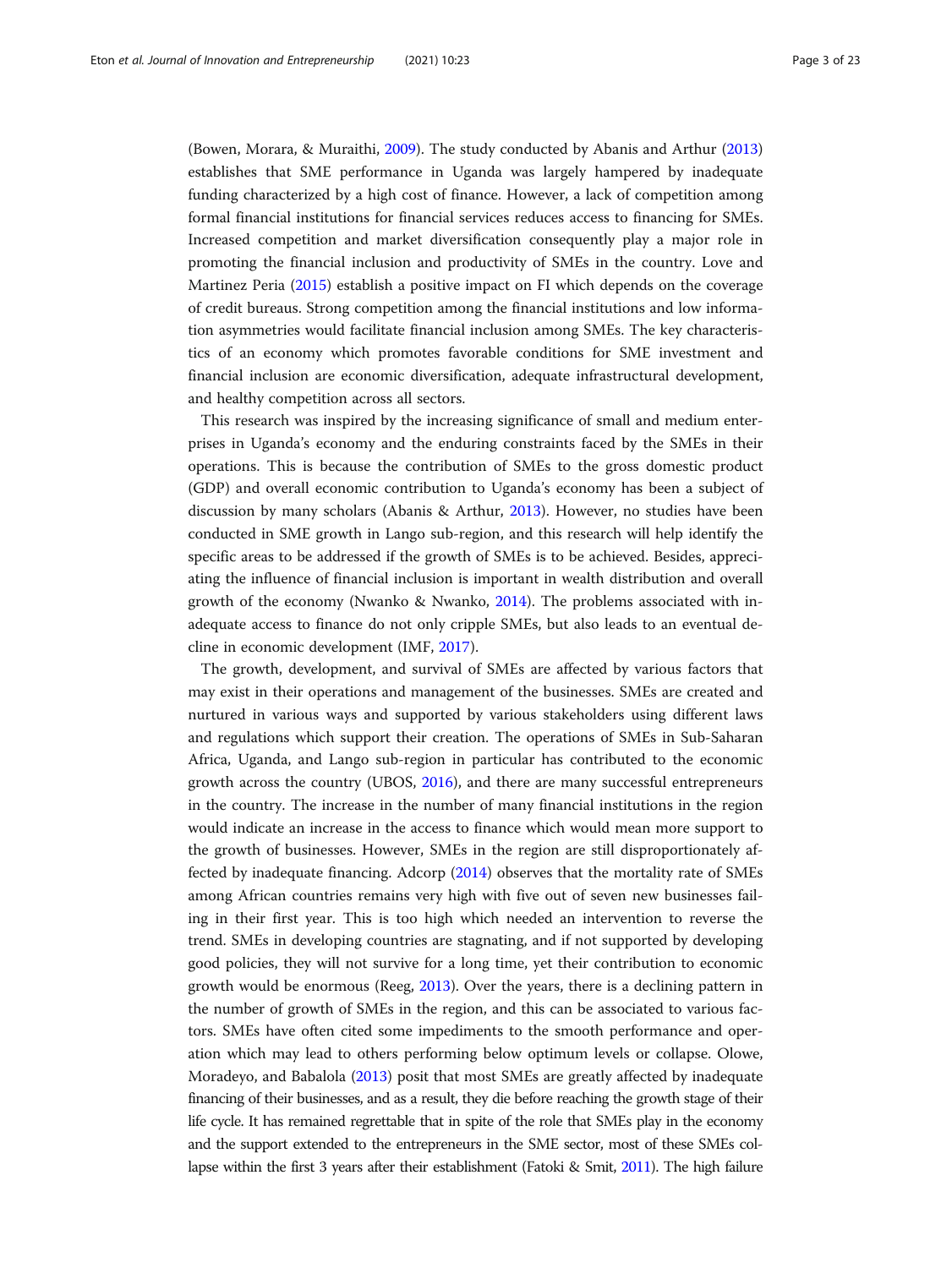rates of these SMEs in the region have prompted this study to find ways of redirecting the continuous worrying trends in the SME business sector. This study was guided by the following objectives: (1) to examine the contributions of small medium enterprises, (2) to determine the challenges affecting small medium enterprises, (3) to examine how financial inclusiveness supports the growth of small medium enterprises in the region, and (4) to establish the relationship between financial inclusion and small medium enterprises. The purpose of the study was to assess the contribution of FI to the growth of SMEs.

This study is structured in the following ways: Abbreviations, Introduction, Literature review, Methodology, Results, Discussion, Conclusion and practical implications, Contribution to the study, Recommendation, Acknowledgements, Authors' contributions, Funding, Author information, Declarations, Competing interests, and References.

#### Literature review

#### Financial inclusion

The World Bank [\(2018\)](#page-22-0) defines financial inclusion (FI) as the process by which all households and businesses regardless of income level have access to and can effectively use the appropriate financial services they need in order to improve their lives. CFI ([2018](#page-20-0)) also defines financial inclusion as a state at which individuals access a full suite of financial services at affordable prices, in a convenient manner and with respect and dignity. Such services have to be availed in a responsible and safer manner to consumers and sustainably provided in an appropriately regulated environment (Demirguc-Kunt, Klapper, Singer, & Oudheusden, [2015](#page-20-0)). Global and national level policymakers are taking up financial inclusion as an important development agenda and the priority it deserves. For example, the G20 included financial inclusion as the main pillar at the 2009 Pittsburg Summit (Cull, Ehrbeck, & Holle, [2014\)](#page-20-0). There are four dimensions of financial inclusion, namely, access, quality, usage, and welfare (Aguera, [2015](#page-19-0)). At a macro level, financial inclusion can result in a diversified base of deposits creating a resilient financial system and increased stability (Garcia, [2016\)](#page-20-0). IMF revealed that within a country's level, financial inclusion is affected by the limitations arising from numerous macroeconomic outcomes which include stability, equality, and economic growth (Sahay et al., [2015\)](#page-21-0). Information and communication technology has greatly improved digital financing. The delivery of financial services through digital means of service provision has been increasingly emphasized by governments, development partners, and service providers themselves as a good step towards financial inclusiveness (Gabor & Brooks, [2017](#page-20-0)). The provision of services like mobile banking has provided easy ways for electronic transfer payment to the financially excluded people, and this method can help reduce theft and financial crimes which are related to cash transactions and reduce the risk of loss. Digital financing appears to be a better solution for those financially and socially excluded (GSMA, [2017](#page-21-0)). The attempt to support financial inclusiveness will address the challenges of access to finance that may likely hinder the growth of SMEs.

The Financial Inclusion Alliance (FIA) [\(2018\)](#page-22-0) states that the usage of smartphones and broadband Internet is now important for supporting access to secure and affordable financial services such as money transfers, credit and saving, and payments both domestic and international. Alaxandre and Eisenhart ([2013](#page-20-0)) observe that mobile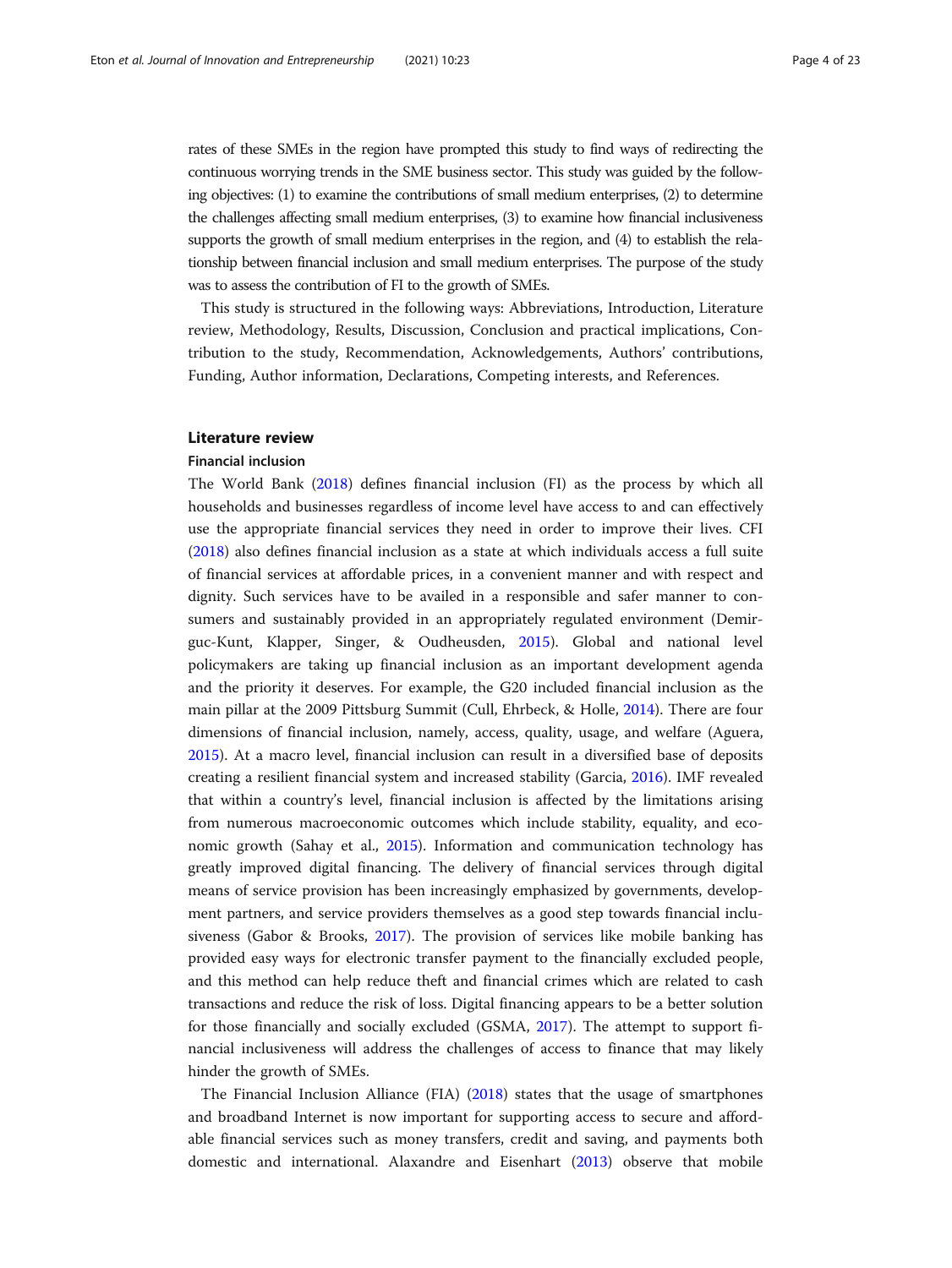technologies have provided a true imperfection of finance. The development and the adaptation of digital innovations through partnership for financial inclusion would accelerate the delivery of financial services. Improved financial inclusion propels and plays a vital role in promoting access to credit, use of mobile and automatic teller machine (ATM), savings, and easy access to payments (Dorfleitner and Roble, [2018\)](#page-20-0). The high increase in financial inclusion can be associated with increased investment level, employment opportunity, higher income level, and lower poverty level and that economic growth can only be sustained if a good number of people have access to formal financial services (Umar, [2013\)](#page-22-0). In order to increase financial inclusiveness to the majority of the population, financial service providers should lower down the costs of operating accounts, particularly citizens from rural areas (Eton, Mwosi, Ogwel, et al., [2018](#page-20-0)). There are high transaction costs in lowly populated areas coupled with rigid and complex methods of assessing the risk profile of clients in rural areas, and these have been a challenge for the formal financial institutions with a business model to sustainably offer adequate and effective financial services to rural populations (FAO, [2016a](#page-20-0)). Addressing the challenges like information and communication technology especially how cash transfer, cost of capital, usage, and access to finance will definitely play a key role in the growth of SME.

Across-country evidence suggests that at a macro level, the financial institutions have developed a wide range of products and services being offered with greater outreach and depth, and this can reduce inequality among the population and increase economic growth and development (Sarma & Pais, [2011](#page-21-0)). Similarly, Martinez [\(2011\)](#page-21-0) establishes that financial inclusion helps to increase the pace of inclusive growth and development which has to be sustainable with effective and efficient distribution mechanisms of scarce resources for the well-being of the society. CBN ([2012](#page-20-0)) observes that financial service mobilizes greater household savings, leverages capital for investment, and expands the class of entrepreneurs. Such financial services may include loans, overdraft, pension, insurance services, and modes of payments. According to Damodaran ([2013\)](#page-20-0), financial inclusion helps to channel the flow of money in the economy so that both the rich and the poor access it with ease. Financial inclusiveness at the household level may support more effectively the macroeconomic policy frameworks. IMF ([2018\)](#page-21-0) establishes that financial inclusion at a household level is associated with higher revenue and expenditure of gross domestic product (GDP), and it would equally increase the size of the fiscal multiplier and therefore would indicate that the output elasticity to interest rates will be higher for the countries with greater household financial inclusion. FI therefore covers the cost-effectiveness and meaningful financial services for those who are underprivileged and those who find it a challenge to access financial services, and most of them are rural dwellers. Ibor, Offiong, and Mendie ([2017](#page-21-0)) argue that much effort should be made by all stakeholders to increase financial access points to more rural areas and develop infrastructural services which promote financial inclusiveness. The government should also develop policies for the expansion of financial services to those who are financially excluded in rural areas, and this will ultimately address the growth of SMEs.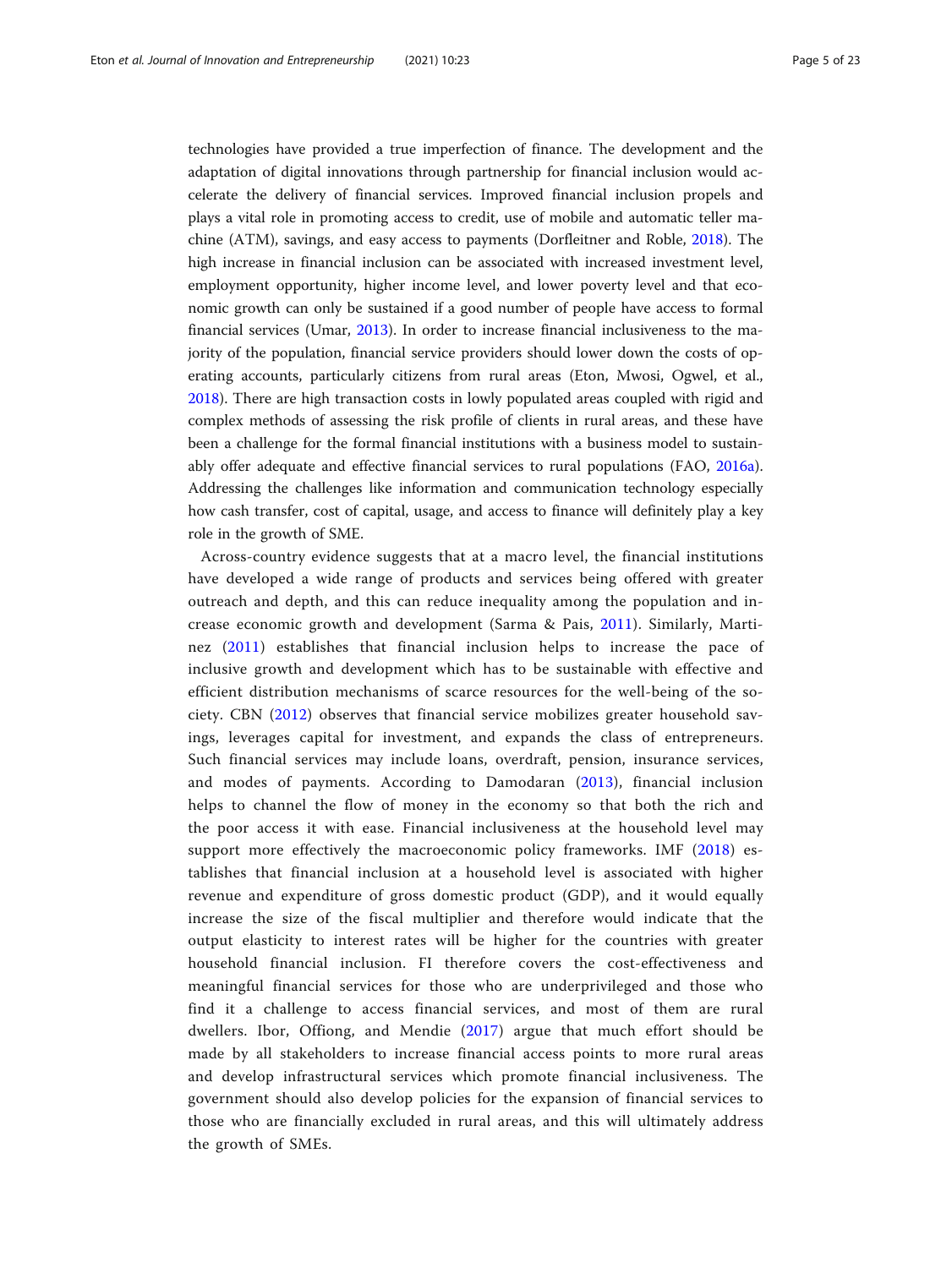#### Small medium enterprises

Aga, Francis, and Rodriguez-Meza ([2015](#page-19-0)) posit that SMEs are described as the nucleus to economic growth and development and are major sources of employment. Studies also note that SMEs are major players in economic growth and development since it provides employment opportunities to citizens, and this increases their household income (Kamunge, Njeru, & Tirimba, [2014;](#page-21-0) Palmarudi & Agussalim, [2013\)](#page-21-0). However, Turyakira and Mbidde ([2015](#page-22-0)) posit that inadequate research on SMEs' contribution in networking influences competitiveness alongside limited resources. Rahman ([2015](#page-21-0)) demonstrates that networking among SMEs, in addition to increasing competitiveness, allows sharing of employee training costs and cuts costs on consultancy and research and development, production, export and human resource, and financial support. While Breda and Fahy [\(2011\)](#page-20-0) do not find causal links between networking of resource combinations, information sharing, and international performance, their research supports a positive relationship between a firm's human capital network and international performance. Most SMEs operating in Sub-Saharan Africa and in Uganda in particular are faced with many challenges, which affect their operations and long-term survival. It is noted that the business failure rates are alarming with very few businesses surviving for a year of their operation. Kazimoto [\(2014\)](#page-21-0) opines that governments should support SMEs by ensuring that they play their roles in helping them improve their economies. The stronger the countries' economies, the bigger are the opportunity for the citizens of those countries. Kongolo ([2010\)](#page-21-0) posits that globally, SMEs operate in a similar way, have the same characteristics, and face almost the same challenges but differ in their understanding of how they contribute to the economic growth and development. Hatch and Cunliffe ([2012](#page-21-0)) observe that most of the African SMEs are operating in highly hostile and difficult conditions compared to their counterparts in more developed economies of the world. Olawale and Garwe [\(2010\)](#page-21-0) establish that SMEs in Africa find various obstacles in doing business due to unfavorable business conditions arising from unrealistic requirements like higher taxes, higher inflation rates, fluctuation, and unstable exchange rates thus making it very difficult for their operation. Ocioo, Akaba, and Worwal-Brown [\(2014\)](#page-21-0) observe that SMEs are faced with the challenge of competition. Globalization has also ushered in technological changes where new products are being developed, and this creates stiff competition within the SME sector. Egesa ([2010](#page-20-0)) notes a correlation between technological uptake and higher business failure rates in Uganda. Notably, the constraints SMEs are faced with could also include weak operational capabilities and limited resources (Sok, Snell, WJT, & Sok, [2017](#page-22-0)) and particularly in Africa with higher challenges such as technology, innovation, and human capital are a big obstacle to business enterprises (Akeyewale, [2018](#page-20-0)).

The study conducted by Tinarwo [\(2016](#page-22-0)) also established that some of the challenges hampering the growth of SMEs were stiff competitions, lack of markets, unfair treatment exhibited by local authorities and lack of government support, and inadequate information and communication technology and training, which have greatly affected most of our SMEs. Dugassa [\(2012\)](#page-20-0) establishes that inadequate training and market size have been the major challenges among the SMEs in the region. The lack of training makes the SMEs produce substandard products, which eventually affected the marketing of their products. Therefore, training of the SMEs would help sort out this mess and solve such a challenge. Katua [\(2014\)](#page-21-0) argues that the government should open up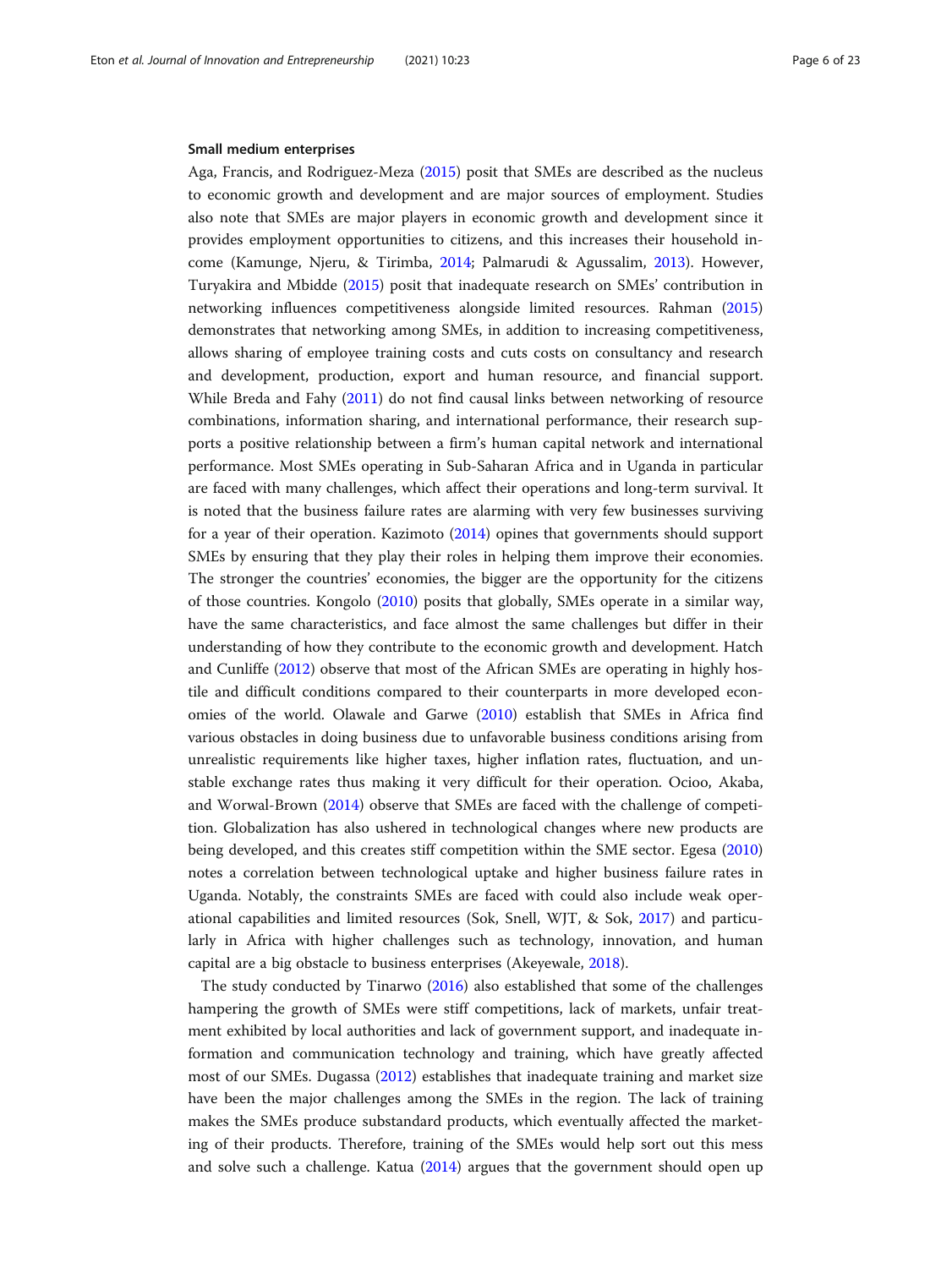institutions specifically to support the training of entrepreneurs that would offer them relevant skills that would improve the performance of SMEs. Sempala and Mukoki ([2018](#page-21-0)) observe that there is a need to train enterprise owners, managers, and other operators in order to equip them with the relevant skills and knowledge specially those tailored towards impacting various business management practices. Eton, Okello-Obura, Mwosi, Ogwel, and Ongia ([2019\)](#page-20-0) argue that training institutions should strengthen the information and communication technology training programs by aligning them to the required job demands as dictated in the field of business. Gombarume and Mavhundutse [\(2014\)](#page-21-0) posit that SMEs had the challenge of accessing cheaper loans from the formal financial institutions, and this has been a limiting factor in the growth sector. Inadequate access to cheaper credit is recognized world over as a major challenge facing SMEs, and these therefore constraint the growth of the existing SMEs. Shah, Nazir, Zaman, and Shabir ([2013](#page-21-0)) opine that it is very difficult to access financial services from formal financial institutions due to their unrealistic demand for collateral, loan guarantees and securities, and high interest rates. Prohorovs and Beizitere ([2015](#page-21-0)) posit that access to finance and financial services has been some of the major factors constraining the growth and development of SMEs. Fowowe [\(2017\)](#page-20-0) establishes that the inadequacy of capital is believed to be one of the major factors affecting SMEs to reach their full potential. Credit availability is very significant for the growth and survival of SMEs (Eton, Mwirumubi, & Edaku, [2017](#page-20-0)). They also revealed that policymakers should advocate for financial sector policies that support financial intermediaries that design relevant products and services for SMEs which are flexible and affordable and thus creating a favorable environment that supports creativity and innovation. he government should avail funds to SMEs at low interest rates since SMEs are the driving force in the economy which should be supported (Taiwo, Temitope, & Agwu, [2016\)](#page-22-0).

The cost of electricity is abnormally high in Uganda as compared to other countries in the region which affects the SME businesses (Turyahikayo, [2015\)](#page-22-0). The increasing cost of electricity eventually affects the price of the products where the consumer bears the final burden. Reliability of electricity is also a challenge in doing business in Uganda; business owners complain a lot, and until now, no substantial answer can be given. The World Bank [\(2010](#page-22-0)) establishes that electricity is still a challenge faced by SMEs in Africa, followed by access to capital. Enterprises in Uganda are still small with limited resources at their disposal, and they are left with the only option of leveraging on the synergy of resources to complement each other. Fujita and Thisse ([2013\)](#page-20-0) observe that accessibility of resources and their availability to SMEs can help them maximize the benefit and market share as a result of economies of scale as well as internationalization. Sorasalmi and Tuovinen ([2016\)](#page-22-0) argue that SMEs are confronted with diverse challenges which include technological know-how and hostile business environment that affects their survival as compared to developed economies. Kamukama ([2013](#page-21-0)) observes that technological advancement is growing at a faster rate, and therefore, SMEs should recognize and appreciate technology to compete favorably in the market. The level of competition is increasing on a daily basis; therefore, SMEs need to be creative and innovative and focus on the improvement of their products and services, quality, and quantity, and this would motivate employees (Farrokhian & Soleimani, [2015](#page-20-0)). SMEs with effective technological capabilities can easily adapt to the changing market environment whose consumer tastes and preferences are rapidly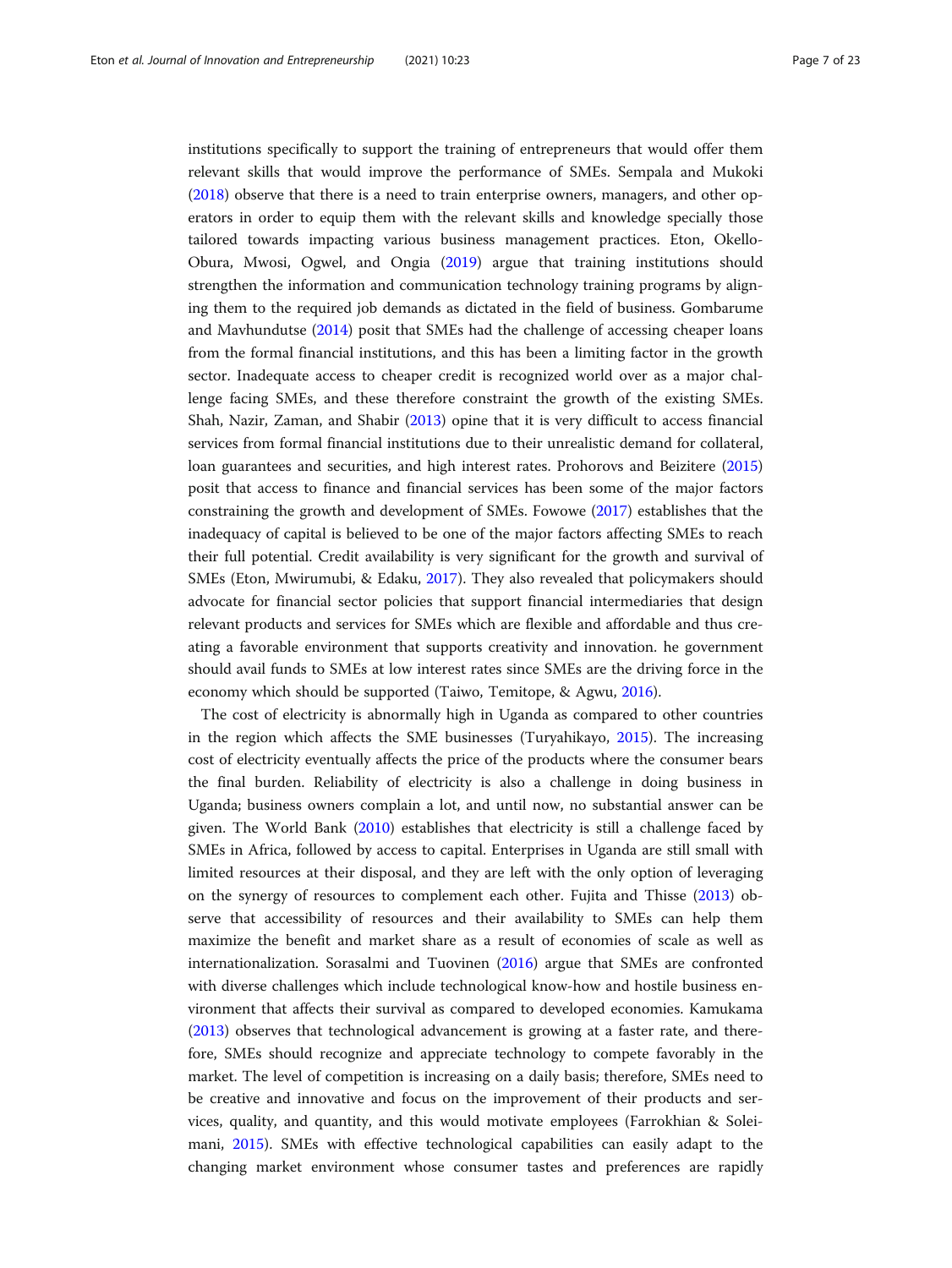changing (Ajonbadi, [2015](#page-20-0)). According to Murrithi (2017), the study establishes that inadequate information is an obstacle facing SMEs in Africa, and these challenges affect Uganda as well. The information related would include marketing, laws regulating their operations, and any other information, which can be of help to their businesses. Eton, Mwosi, Mutesigensi, and Ebong ([2017](#page-20-0)) argue that information is critical since financial institutions would want information related to personal characteristics and credit worthiness of information on guarantors which are very essential in giving out loans. Based on the above, researchers have established that SMEs have failed to achieve their long-term targets in the economy. For example, Ali, Rashid, and Khan [\(2014](#page-20-0)) establish a negative impact of small-scale industries on poverty output in Pakistan. They recommended simplification of lending procedures, enforcement of credit rights, and reduction in credit costs. Beck, Demirguc, and Levine [\(2003\)](#page-20-0) demonstrate that SMEs are not robust in reducing poverty. The authors could not establish a causal link between SME growth and poverty. The growth impact is rather spread across both large and small firms. Similarly, Straka, Birciakova, and Stavkova ([2015](#page-22-0)) show that the argument for SMEs' contribution to household income is a relative one in Pakistan. Households' opinion that SMEs contribute to standards of living depends on the environment in which households live and work. SMEs in Uganda, northern Uganda, and more specifically Lango sub-region need the required support to meet the growth of SMEs.

#### Financial inclusion and small medium enterprises

Financial inclusion (FI) refers to a change in one's mindset as an economic agent on how to see money and profit, and aims to eliminate any barrier in accessing and utilizing financial services, and this is supported by the existing infrastructure. It is noted that more than half of the world's economically challenged adults do not have bank accounts, and this therefore leave them vulnerable to exploitation and theft, and this results to heavy losses (World Bank, [2012](#page-22-0)). Promoting FI in a global perspective would widen economic inclusion, and this would improve the financial condition of the population and thus uplift the standard of living of those disadvantaged SMEs who are financially excluded (Khan, [2011](#page-21-0)). The intermediation between savings and investments with efficient financial inclusion are most likely to improve the efficiency of SMEs and facilitate a better financial system (Aduda & Kalunda, [2012\)](#page-19-0). While we have noted that underutilizing capital is one of the causes of growth constraints among the SMEs, they are very important in the investment strategy and expansion of small and macro enterprises among the rural therefore increasing financial inclusiveness of the citizens (Aldaba, [2011](#page-20-0)). SMEs are financially constrained, and the relaxation of credit constraints or accessibility to finance among the SMEs compared to larger firms would most likely lead to employment and the gains in labor productivity, therefore contributing to the economic growth and development (Ayyagari, Demirguc-Kunt, & Maksimovic, [2016](#page-20-0)). It is observed that the establishment and growth of SMEs would lead to employment and labor productivity across the country which leads to access to formal finance. The World Bank [\(2018\)](#page-22-0) notes that the gains found from the implementation of policy reforms geared towards boosting the growth of SMEs by establishing credit bureaus across the country that would improve the financial inclusiveness of the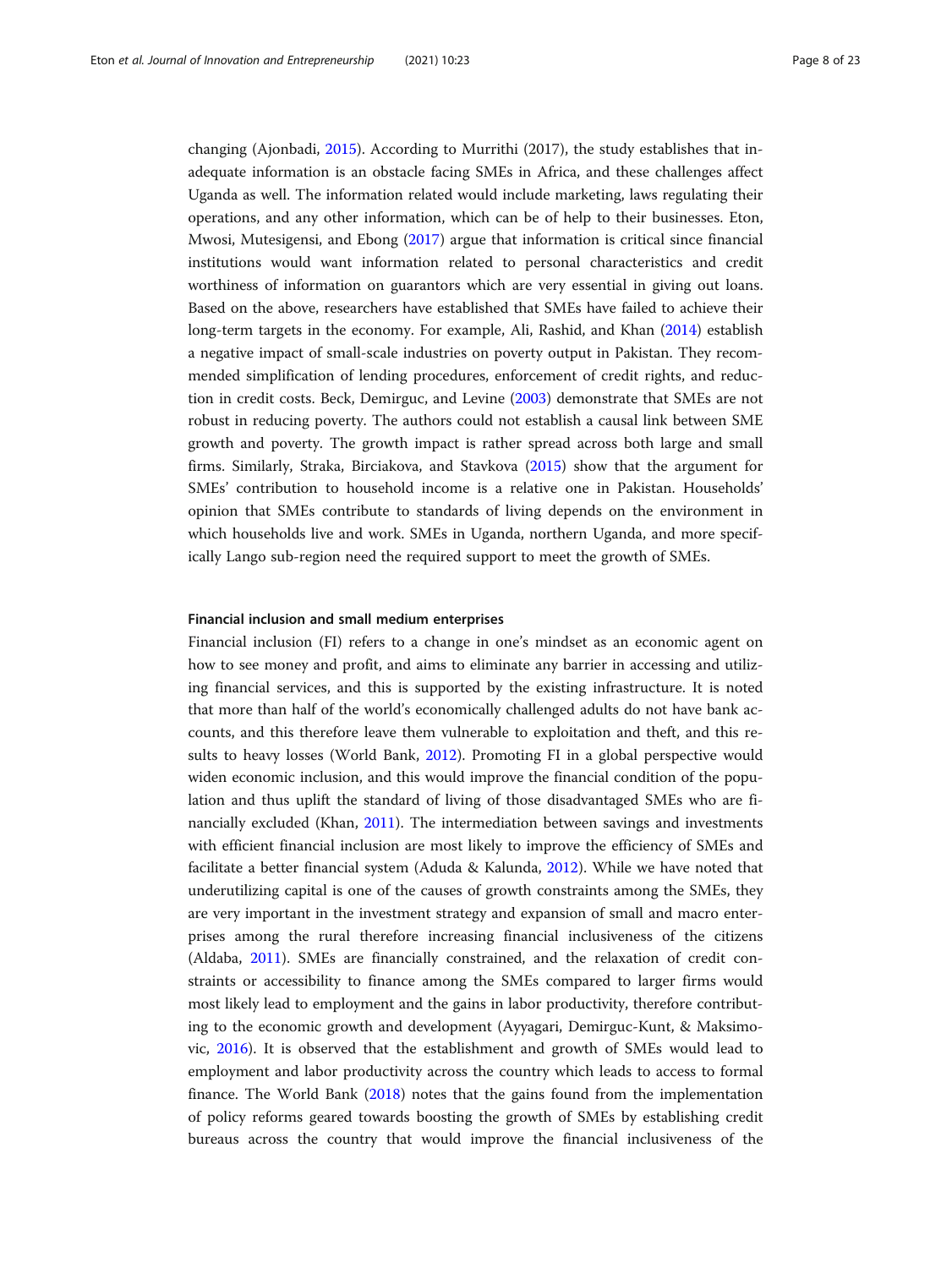citizens. Beck and Cull [\(2014\)](#page-20-0) observe that financial inclusiveness is significant for the growth of SMEs in Sub-Saharan Africa.

There are various factors that affect the level of a country's financial inclusiveness and financial development, including the quality of the formal financial institutions, availability of relevant information, income per capita, governance, and the regulatory framework (Park & Mercado, [2015](#page-21-0)). Most SMEs in Sub-Saharan Africa do not even attempt to apply for a bank loan due to the challenges of complicated collateral requirements, high interest rates, and complicated documentations. UNIDO [\(2015\)](#page-22-0) opines that the cost associated with the capital transaction is always too high which greatly affects the performance of SMEs. The World Bank [\(2016\)](#page-22-0) establishes that high concentration, weak competition, and the prevalence of public ownership in the financial intuitions are specifically some of the key constraints in financing SMEs. Financial inclusiveness supports the principle of financial stability which provides strong risk management and financial facilities. It would also close the financial inclusion gap within the SMEs, and these can bring a significant gain in the growth. However, a very low financial inclusion in the region suggests important untapped potential for the growth of increased access to finance by SMEs. Popov and Rocholl ([2016](#page-21-0)) posit that increased constraints to financing during recession may put more pressure on employment by SMEs than by large firms. Kazimoto ([2014](#page-21-0)) observed that governments and other stakeholders should therefore avail financial facilities and access to finance at a reasonable interest rate and use up-to-date information and communication technology in business and marketing, and these can be through improved network and training. Lega ([2015](#page-21-0)) establishes that SMEs in Africa face a lot of challenges, and among them includes financial inclusion, non-favorable laws, regulations, and poor infrastructure, which affect the growth of SMEs. The government should take the responsibility of providing SMEs with a conducive environment for their growth and development, seeking international and local opportunities for its SMEs, developing fair and encouraging policies, and making it easy for SMEs to access financial facilities at a fair and affordable rate (Fariza, [2012\)](#page-20-0). Moreover, the existing literature does not offer substantial information on the financial inclusion and growth of small and medium enterprises in Uganda thus making the current study timely.

#### Methodology

The research design was a cross-sectional survey. This is a study design in which the researcher interacts with respondents in a single count. The design is useful in describing a phenomenon as it stands at the time of investigation (Kumar, [2011\)](#page-21-0). The design was appropriate to study the relationship between financial inclusion and growth of SMEs in Lango sub-region as it stood at the time of the investigation. The study was conducted in Lango sub-region comprising SME sectors in manufacturing, services, production, and merchandise operating in Lira, Apac, and Dokolo districts. The study was based on a sample size of 320 (Krejcie & Morgan, [1970\)](#page-21-0), drawn from a target population of 1900 business units (UBOS, [2018](#page-22-0)). The area under survey was divided into districts that were purposively selected. However, simple random sampling was used to select individual SME owners into the study. The study used a structured questionnaire, which comprised close-ended questions to understand the extent of financial inclusion and growth of SMEs. The questionnaire had four sections: the first section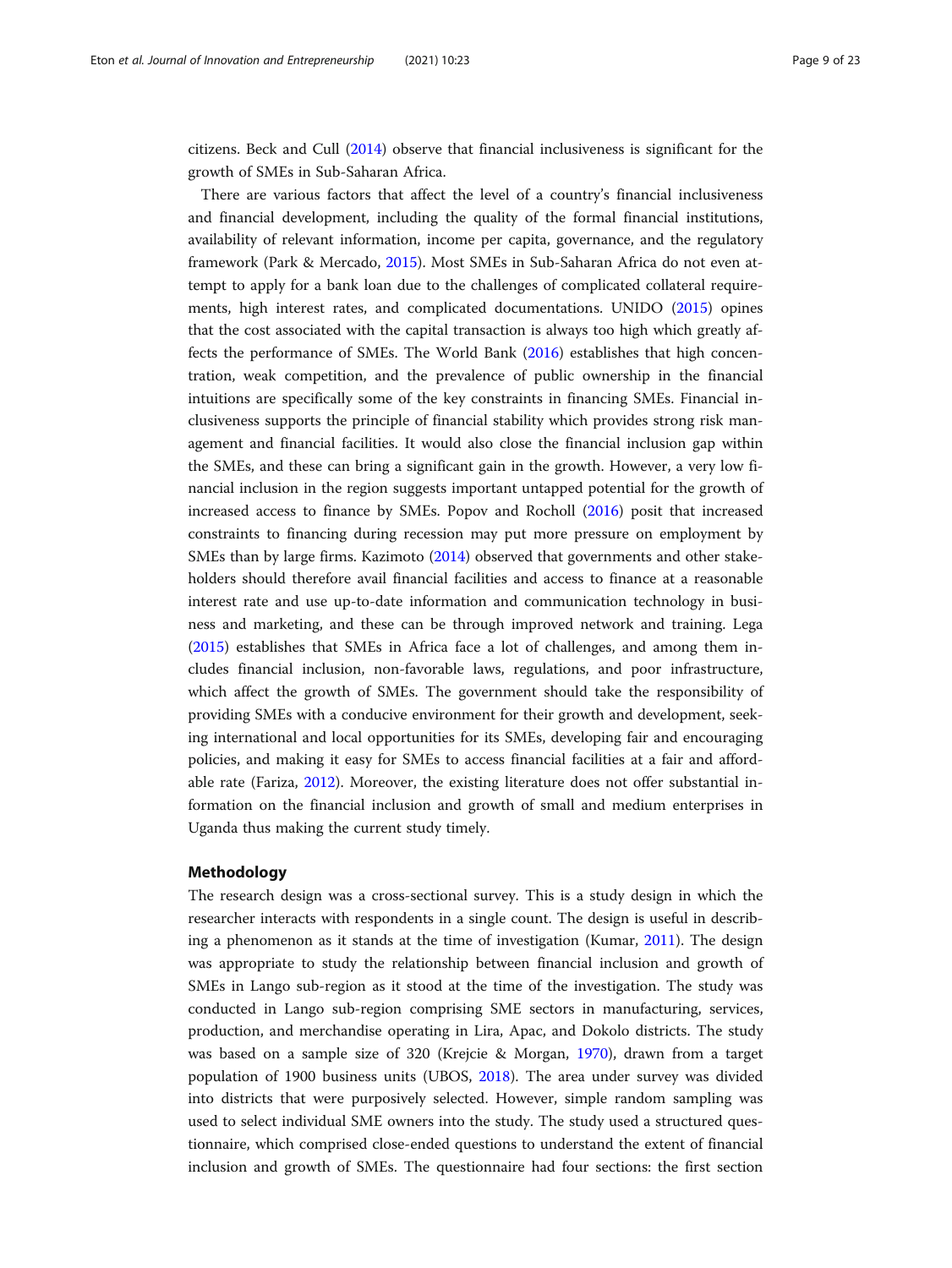constituted 5 items that sought to understand participants' background information. These items were designed according to nominal and ordinal scales of measurement. The second section constituted 13 items that sought to understand the FI contributions to the growth of SMEs. These items were designed according to a 5-point Likert scale. The third section constituted 20 items that sought to understand the challenges faced by SMEs in Lango sub-region. These items were also designed according to a 5-point Likert scale. The fourth section had 13 items that sought to understand the extent of financial inclusion in Lango sub-region. The items were also designed according to a 5 point Likert scale. All the interval items were based on a 5-point Likert scale ranging from 1 (strongly disagree) to 5 (strongly agree). Financial inclusion was operationalized in terms of accessibility, degree of usage, adaptability to, and cost of financial products. The growth of SMEs was itemized using various elements of the contribution of financial inclusion to the growth of SMEs. The items were developed basing on the statements gleaned from the respective sub-sections of the literature review. The instrument was tested for reliability using Cronbach's alpha coefficient, as shown in Table 1.

Table 1 shows an overall reliability coefficient of 0.824. This implies that the items used in this instrument are internally stable and consistent. Therefore, the instrument can be used for the conclusion and generalizability of the results.

The study used factor analysis to reduce the items to a few that could explain the variables uniquely. For example, the items on the contribution of SMEs were reduced to 8 items, and the challenges of SMEs were reduced to 13 items, while financial inclusion was reduced to 10 items. After isolating out the items with high factor loadings, the study adopted descriptive statistical measures (mean and standard deviation) to portray the level of SMEs, their challenges, and financial inclusion. The study used correlation analysis to determine the strength of the relationship between the study variables. Regression analysis was conducted to provide a linear prediction in the growth of SMEs as a result of the changes in financial inclusion.

#### Results

The overall participation indicates that 62.9% were males while 37.1% were females. This implies that the study was dominated by males more than females. The dominance of men over women derives from the fact that men have higher access to financial services than women do. Men have the required collateral security compared to women, who struggle to identify potential guarantors. Most of the participants (57.7%) belonged to the 30–39 years age bracket, followed by 33.3% who belonged to the 18– 34 years age bracket. Little participation was observed among those who were 50 years

|  | Table 1 Reliability |  |
|--|---------------------|--|
|--|---------------------|--|

| Variable list                            | Cronbach's<br>alpha | Cronbach's alpha based on standardized<br>items | No. of<br>items |
|------------------------------------------|---------------------|-------------------------------------------------|-----------------|
| Contribution to growth of<br><b>SMEs</b> | .710                | .760                                            | 13              |
| SMEs challenges                          | .879                | .885                                            | 20              |
| Financial inclusion                      | .883                | .899                                            | 13              |
| Overall                                  | 0.824               | 0.848                                           | 46              |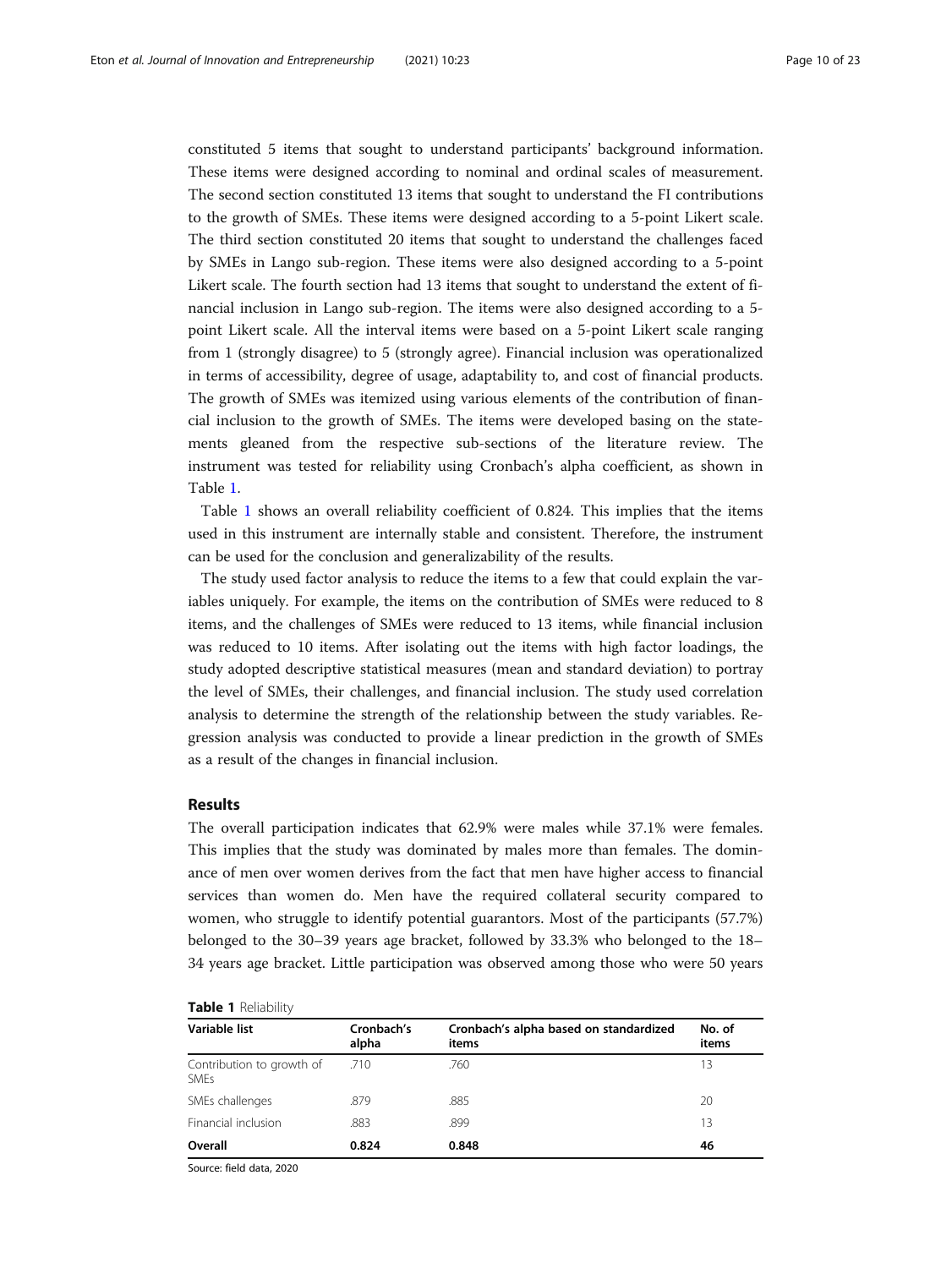above. The statistics imply that the adults, followed by the youths, dominated the study. This is a variation in the participation of ages at which Ugandans accumulate financial wealth to engage in business. Most of the youths do not have adequate financial capital to start a business. Participation according to education level indicates that the majority had secondary education (45.0%) followed by those whose education was above secondary (37.1%) while 17.9% had primary education. The dominance of participants with secondary education derives from the effects of the Lord's Resistance Army war that crippled the education of many. However, a participant whose education was above secondary suggests the trend of turning away from white-collar jobs' expectations to blue-collar. In terms of experience, 46.7% had over 10 years' experience in business, followed by those with 5–9 years' business experience (36.1%). The statistics suggest that the study participants had noticeable experience in business. Matching this experience and their level of education suggests some stability in the growth and expansion of SMEs in the region. The study also indicates that most of the participants operate merchandise (36.8%), followed by those who provide services (29.2%), manufacturers (18.2%), and least of all production (15.8%). The variation in participation based on the nature of business derives from the fact that merchandise and service businesses require lower capital to establish and operate than manufacturing and production.

#### Factor analysis

The researchers raised many claims in the instrument, some of which were highly correlated. To eliminate redundancy, factor analysis was adopted to remove the highly correlated while leaving out those that were unique yet accounting for a greater portion of the original variable list (Tables [2,](#page-11-0) [3,](#page-11-0) and [4\)](#page-12-0).

The system extracted three factors accounting for about 58% of the original. The extracted variables were used in further analysis. High factor loadings were evident in becoming popular ( $r = .786$ ), accumulating some property like land (r  $=$  .717), maintaining a close contact with customers ( $r = .707$ ), and networking  $(r = .706)$ .

The extracted variables account for about 67.4% of the original variables. High factor loadings were evident in unrealistic demands for collateral securities ( $r = .716$ ), competition from foreign firms ( $r = .683$ ), stiff competition from domestic firms ( $r = .669$ ), small market size ( $r = .698$ ), and unfair treatment from market authorities ( $r = .676$ ).

Three factor components were extracted, accounting for 68.4% of the original variables. In the first component, the largest factor loading was evident in making it easy to make deposits with financial providers  $(r = .812)$  while the least factor loading was evident ( $r = .708$ ); ease of transferring using a mobile phone.

#### Objective 1: Contributions of SMEs

To understand the contributions of SMEs, this paper adopted descriptive measures of the mean and standard deviation. The mean scores above 3.5 indicated challenges that affect SMEs the most, and the mean scores below 3.5 indicated challenges that affect SMEs the least while the mean scores from 2.5 to 3.4 indicated challenges that affect SMEs moderately (Table [5](#page-12-0)).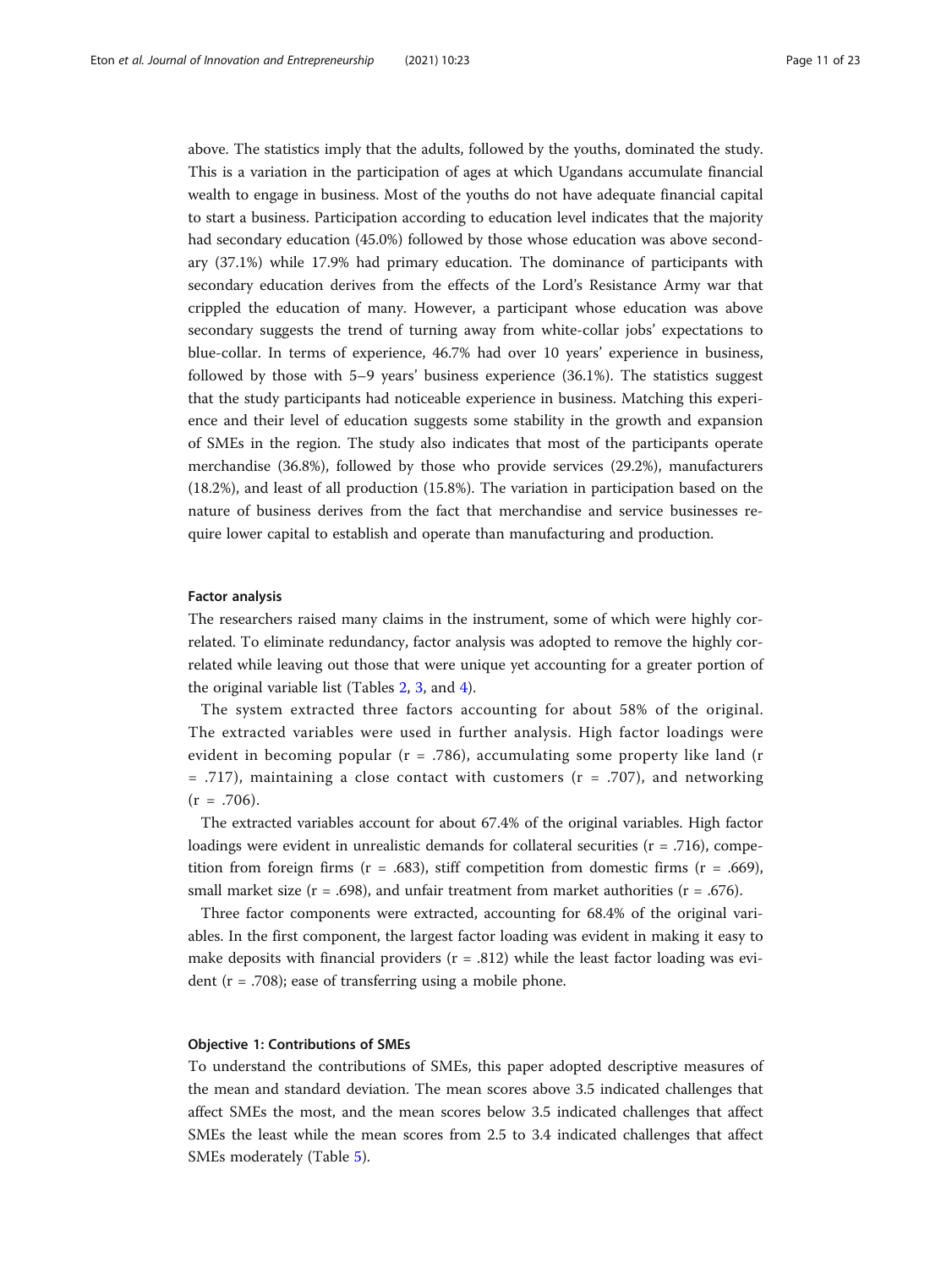| Variable list                                                       | Component |                |       |
|---------------------------------------------------------------------|-----------|----------------|-------|
|                                                                     | 1         | $\overline{2}$ | 3     |
| 1. I enjoy interacting with my customers.                           |           |                | 0.472 |
| 2. Allow proper money flow.                                         |           |                | 0.460 |
| 3. It teaches me to be entrepreneurial.                             |           | 0.747          |       |
| 4. It increases my household income.                                |           | 0.606          |       |
| 5. It has made me become popular.                                   | 0.786     |                |       |
| 6. I have accumulated some property, like land.                     | 0.717     |                |       |
| 7. It has helped me stay in close contact with potential customers. | 0.707     |                |       |
| 8. It has taught me to build networks with important people.        | 0.706     |                |       |
| <b>Total</b>                                                        | 4.67      | 1.74           | 1.12  |
| % of variance                                                       | 35.94     | 13.42          | 8.59  |
| Cumulative %                                                        | 35.94     | 49.36          | 57.96 |
| Source: field data, 2020                                            |           |                |       |

<span id="page-11-0"></span>Table 2 Factor analysis on the contribution to the growth of SMEs

Participants identified building networks (mean = 4.29; Std. = .847), remaining in close contact with potential customers (mean = 4.20; Std. = .884) and interacting with customers (mean = 4.18; Std. = 767) as key among the contributions of SMEs to business operators. The statistics indicate most of the enterprises investigated are customeroriented. The possibility of maintaining a close contact with customers might arise from the fact SMEs do not have many resources to devote to advertising, which might attract many customers. On the lower end, participants identified 'increase in household income' (mean = 1.73; Std. = .835) as a contribution to SME business operators. The statistics imply that increasing household income is no longer a motivator to SMEs. It is more of a short-term goal

|  |  |  |  |  | Table 3 Factor analysis on the challenges of SMEs |  |  |
|--|--|--|--|--|---------------------------------------------------|--|--|
|--|--|--|--|--|---------------------------------------------------|--|--|

| Variable list                                   | Component |                |       |       |       |       |
|-------------------------------------------------|-----------|----------------|-------|-------|-------|-------|
|                                                 | 1         | $\overline{2}$ | 3     | 4     | 5     | 6     |
| 1. Unrealistic demand for collateral securities | 0.716     |                |       |       |       |       |
| 2. Competition from foreign firms               | 0.683     |                |       |       |       |       |
| 3. Stiff competition from domestic firms        | 0.669     |                |       |       |       |       |
| 4. Small market size                            | 0.698     |                |       |       |       |       |
| 5. Unfair treatment from local authorities      | 0.676     |                |       |       |       |       |
| 6. Unrealistic demand for loan quarantees       |           | 0.612          |       |       |       |       |
| 7. Inadequate access to cheaper credit          |           | 0.502          |       |       |       |       |
| 8. High inflation rates                         |           |                | 0.723 |       |       |       |
| 9. Inadequate training in ICT                   |           |                |       | 0.459 |       |       |
| 10. Expensive loans                             |           |                |       | 0.587 |       |       |
| 11. High taxes                                  |           |                |       |       | 0.557 |       |
| 12. Unreliable electricity                      |           |                |       |       | 0.563 |       |
| 13. Ever-changing technology                    |           |                |       |       |       | 0.446 |
| <b>Total</b>                                    | 6.49      | 2.05           | 1.39  | 1.32  | 1.22  | 1.01  |
| % of variance                                   | 32.43     | 10.26          | 6.97  | 6.61  | 6.09  | 5.04  |
| Cumulative %                                    | 32.43     | 42.68          | 49.66 | 56.27 | 62.36 | 67.40 |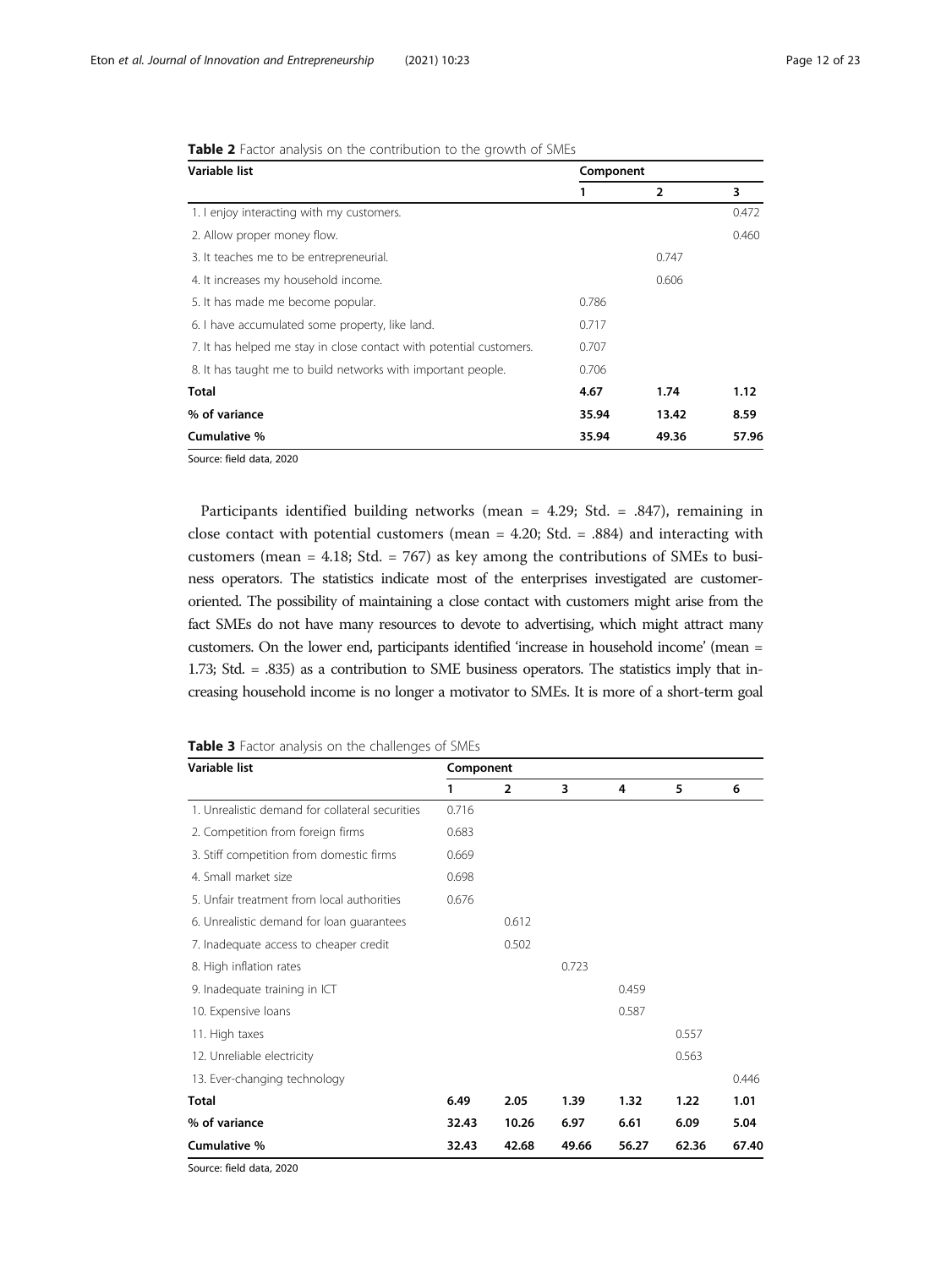| Variable list                                                        | Component |                |       |
|----------------------------------------------------------------------|-----------|----------------|-------|
|                                                                      | 1         | $\overline{2}$ | 3     |
| 1. I find it easy using the available financial services.            |           |                | 0.970 |
| 2. My financial service providers serve me with respect and dignity. |           | 0.564          |       |
| 3. I find it easy to make deposits with my financial providers.      | 0.812     |                |       |
| 4. I have easy access to an automatic teller machine (ATM).          | 0.805     |                |       |
| 5. I find it easy to make payments to my service providers.          | 0.768     |                |       |
| 6. I find it cheap to operate a bank account.                        | 0.764     |                |       |
| 7. I find it switching from one bank to the other.                   | 0.755     |                |       |
| 8. I find it cheap to operate a mobile money account.                | 0.733     |                |       |
| 9. My financial service providers are supervised by a superior bank. | 0.727     |                |       |
| 10. I find it easy to transfer money via my mobile phone.            | 0.708     |                |       |
| <b>Total</b>                                                         | 6.30      | 1.52           | 1.08  |
| % of variance                                                        | 48.43     | 11.70          | 8.28  |
| Cumulative %                                                         | 48.43     | 60.13          | 68.41 |

#### <span id="page-12-0"></span>Table 4 Factor analysis on the financial inclusion

Source: field data, 2020

than a long-term goal in business and particularly, SMEs. Generally, the statistics suggest that participating in SME business offers important gains. Actually, a close examination of the standard deviation does not show significant deviations in participants' opinions. Nearly all the participants seem to support the claims raised in the study.

#### Objective 2: Challenges faced by small and medium enterprises

To understand the challenges faced by SMEs, this paper adopted descriptive measures of the mean and standard deviation. The mean scores above 3.5 indicated challenges that affect SMEs the most, and the mean scores below 3.5 indicated challenges that affect SMEs the least while the mean scores from 2.5 to 3.4 indicated challenges that affect SMEs moderately (Table [6](#page-13-0)).

Participants indicated stiff competition from foreign firms as the problem that mostly challenges the operation of SMEs in Lango (mean = 4.41; Std. = .835). Most of the goods and services produced and sold in the sub-region provide the

| Variable list                                                       | Mean | Std. deviation |  |
|---------------------------------------------------------------------|------|----------------|--|
| 1. It has taught me to build networks with important people.        | 4.29 | .847           |  |
| 2. It has helped me stay in close contact with potential customers. | 4.20 | .884           |  |
| 3. I enjoy interacting with my customers.                           | 4.18 | .767           |  |
| 4. Allow proper money flow.                                         | 3.94 | .857           |  |
| 5. It has made me become popular.                                   | 3.90 | .992           |  |
| 6. I have accumulated some property, like land.                     | 3.75 | .981           |  |
| 7. It teaches me to be entrepreneurial.                             | 2.35 | .951           |  |
| 8. My household income increased.                                   | 1.73 | .835           |  |
| Average                                                             | 3.54 | 0.889          |  |

#### Table 5 Contribution to the growth of SMEs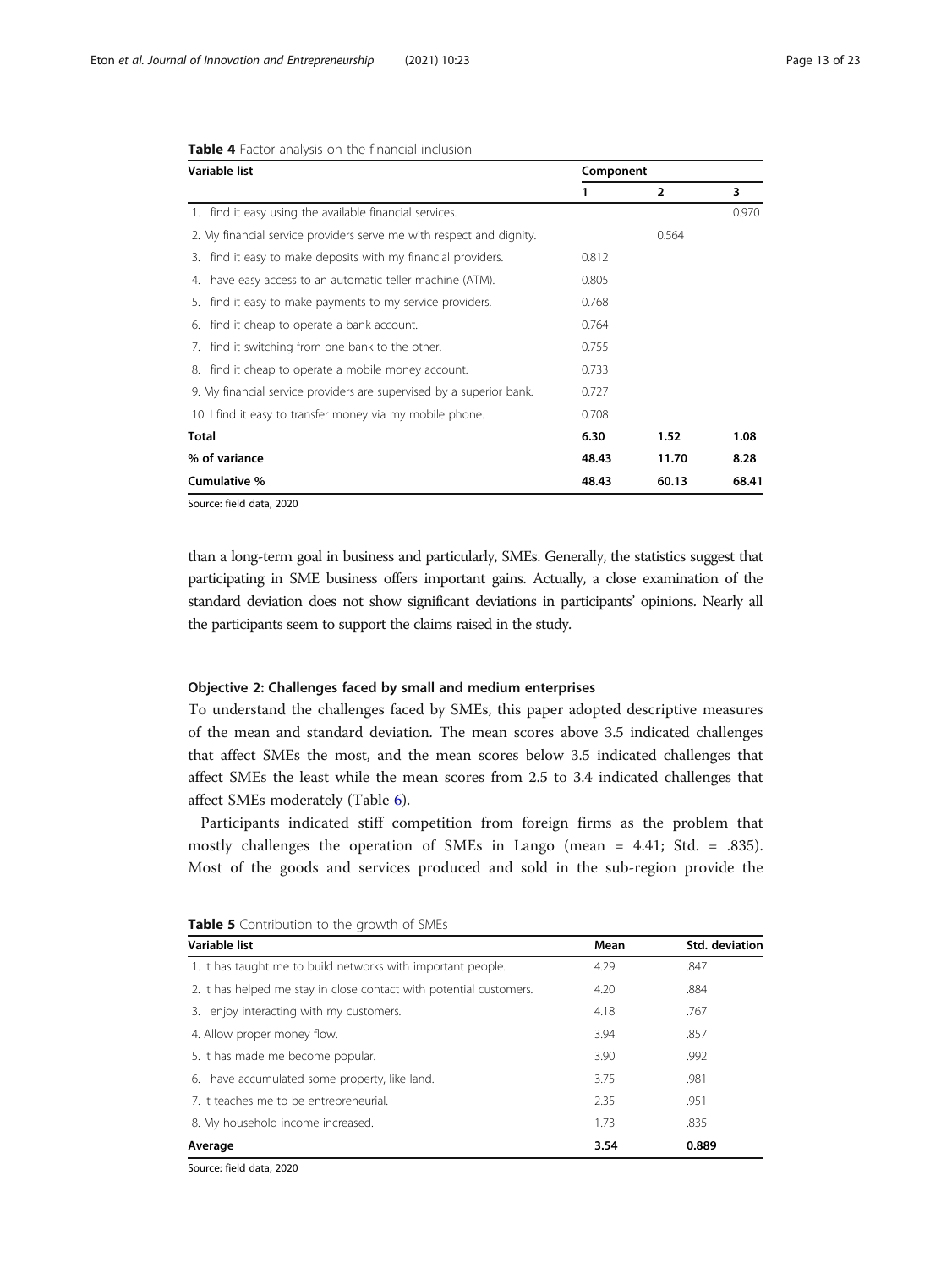<span id="page-13-0"></span>same consumer tastes, designs, and preferences that as imported goods. In the wood manufacturing firms, for example, they assemble wall units, office counters, beds, chairs, tables, and doors out of imported softwood. Such products made in Uganda cannot beat the utility a consumer is likely to maximize if one bought a similar imported good. Our markets are flooded with imported commodities offered at very low prices while providing expected consumer tastes. Participants indicated competition from domestic firms (mean =  $4.29$ ; Std. = .761) is the second challenge to SMEs' operation in the region. Nearly, the goods and services produced and sold by SMEs are more of a duplication of imported commodities. We have some manufacturing firms in Lira, producing cooking oil and toilet paper. The numbers of companies in Uganda that produce goods are many. Participants also pointed to the small market size (mean =  $4.13$ ; Std. = .977). Least affecting challenges pointed to expensive loans (mean =  $3.35$ ; Std. =  $1.015$ ), high inflation rates (mean = 3.66; Std. = 1.091), and unrealistic demand for loan guarantees (mean = 3.76; Std. = 1.059). Participants regarded expensive loans as affecting SMEs the least. However, going for loans is optional. Secondly, apart from those who operate on loaned money, the need for guarantors is an optional problem. Thirdly, a high inflation rate increases the costs of borrowing. This is also optional and affects a limited set of SMEs. Whereas the mean scores indicate "competition from foreign firms" as key among the challenges of SME businesses, standard deviation suggests "stiff competition from foreign firms".

#### Objective 3: Relationship between financial inclusion and SMEs

To understand how financial inclusion supports the growth of SMEs, it was important to understand the state of financial inclusion in Lango sub-region. This paper adopted descriptive measures of the mean and standard deviation to examine the state of financial inclusion in Lango sub-region. The mean scores above 3.5 indicated challenges that

| Variable list                                                            | Mean | Std. deviation |  |
|--------------------------------------------------------------------------|------|----------------|--|
| 1. Competition from foreign firms                                        | 4.41 | .835           |  |
| 2. Stiff competition from domestic firms                                 | 4.29 | .761           |  |
| 3. Small market size                                                     | 4.13 | .977           |  |
| 4. Unreliable electricity                                                | 4.05 | .927           |  |
| 5. Unfair treatment from local authorities                               | 3.99 | .958           |  |
| 6. High taxes                                                            | 3.97 | .909           |  |
| 7. Inadequate training in information and communication technology (ICT) | 3.90 | .777           |  |
| 8. Unrealistic demand for collateral securities                          | 3.88 | .875           |  |
| 9. Inadequate access to cheaper credit                                   | 3.87 | .772           |  |
| 10. Ever-changing technology                                             | 3.86 | .973           |  |
| 11. Unrealistic demand for loan quarantees                               | 3.76 | 1.059          |  |
| 12. High inflation rates                                                 | 3.66 | 1.091          |  |
| 13. Expensive loans                                                      | 3.35 | 1.015          |  |
| Average                                                                  | 3.93 | 0.918          |  |

#### Table 6 Challenges of SMEs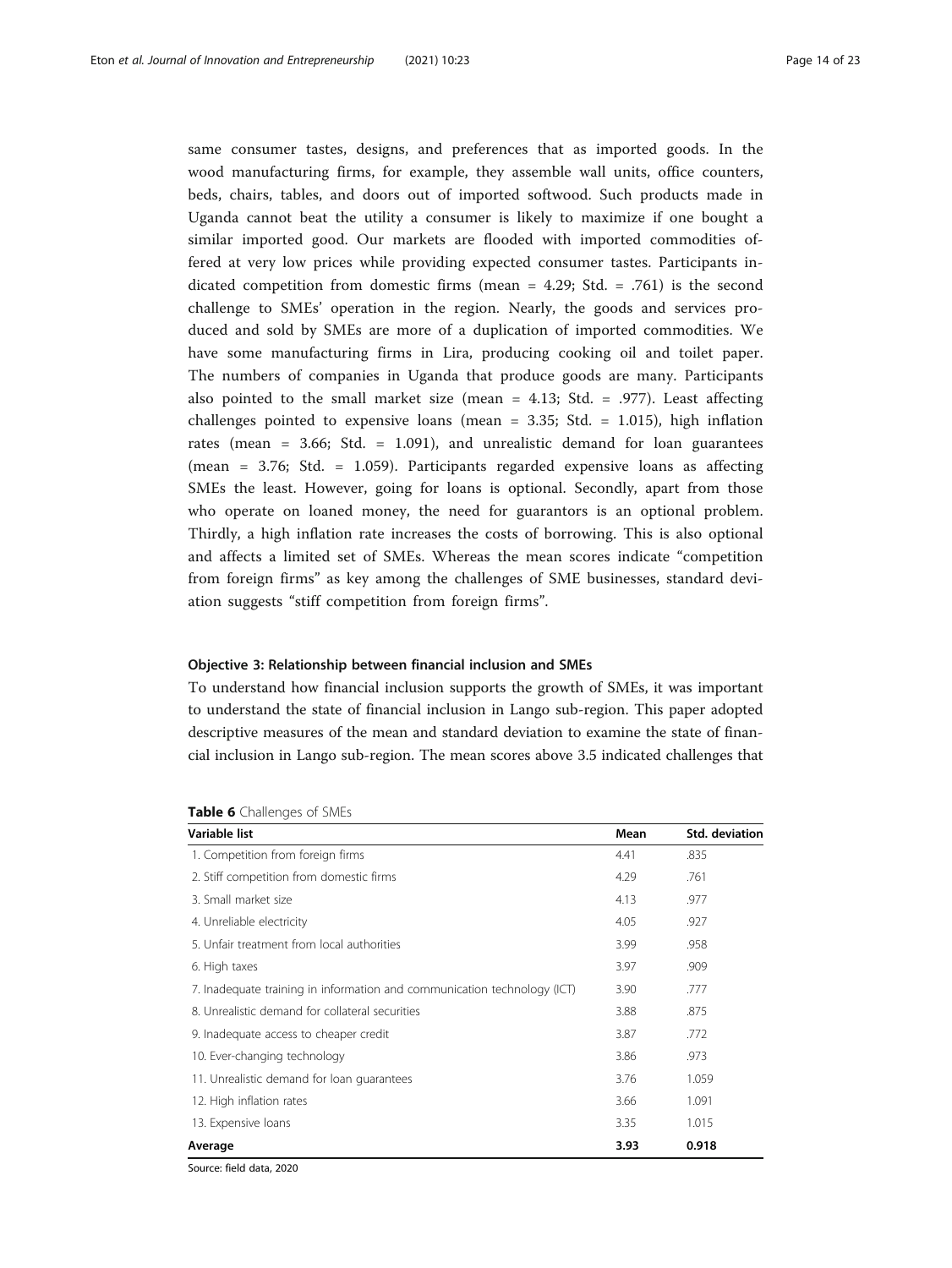affect SMEs the most, and the mean scores below 3.5 indicated challenges that affect SMEs the least while the mean scores from 2.5 to 3.4 indicated challenges that affect SMEs moderately (Table 7).

The statistics indicate that most of the participants find it easy to make payments to their financial service providers (mean  $= 4.23$ ; Std.  $= .839$ ), they have easy access to automatic teller machines (mean  $= 4.21$ ; Std.  $= .865$ ), and they find it easy switching from one bank to another (mean  $= 4.21$ ; Std.  $= .909$ ). These statistics imply that financial inclusion has simplified their business operations. However, participants seem not to find it easy using available financial services (mean  $= 2.53$ ; Std.  $= 1.342$ ). The statistics imply that some of the financial services are technical and not user-friendly, or they are user friendly but users lack acquaintance to using them. Generally, the results indicate a high level of financial inclusion in Lango sub-region (mean = 3.96). This seems to suggest that most of the SMEs have benefited from the governments' efforts to promote financial inclusion. The results indicate that participants find financial inclusion relevant in their business operations. Scrutiny of standard deviations does not show significant deviations in participants' opinions on the issues raised in the study relating to the contributions of financial inclusion.

To understand the relationship between financial inclusion and the contribution of SME growth, this paper adopted the correlation tests. Correlation is the statistical measure of the degree of the strength of the relationship between two numerical variables. Table [8](#page-15-0) shows the relationship.

Table [8](#page-15-0) ( $r = .362$ ; sig. < .05) shows that the relationship between financial inclusion and contribution to the growth of SMEs is weak. The statistics suggest that a change in financial inclusion is associated to a weak change in the contribution to the growth and operations of SMEs. Extension of financial services such as formal banking, mobile money, automatic teller machines, and agent banking bears a weak change in SME growth and consequently their operations. Moreover, the significant value, which is below 0.05, suggests that financial inclusion and growth of SMEs are linearly related.

To understand how financial inclusion supports the growth of SMEs in the region, the paper adopted linear regression. Linear regression is a mathematical function that

| Variable list                                                        | Mean | Std. deviation |  |
|----------------------------------------------------------------------|------|----------------|--|
| 1. I find it easy to make payments to my service providers.          | 4.23 | .839           |  |
| 2. I have easy access to an automatic teller machine (ATM).          | 4.21 | .865           |  |
| 3. I find it switching from one bank to the other.                   | 4.21 | .909           |  |
| 4. I find it easy to make deposits with my financial providers.      | 4.19 | .796           |  |
| 5. I find it cheap to operate a mobile money account.                | 4.11 | .955           |  |
| 6. My financial service providers are supervised by a superior bank. | 4.08 | .848           |  |
| 7. I find it cheap to operate a bank account.                        | 4.06 | .926           |  |
| 8. I find it easy to transfer money via my mobile phone.             | 4.01 | .906           |  |
| 9. My financial service providers serve me with respect and dignity. | 3.94 | .896           |  |
| 10. I find it easy using the available financial services.           | 2.53 | 1.342          |  |
| Average                                                              | 3.96 | 0.928          |  |

#### Table 7 Financial inclusion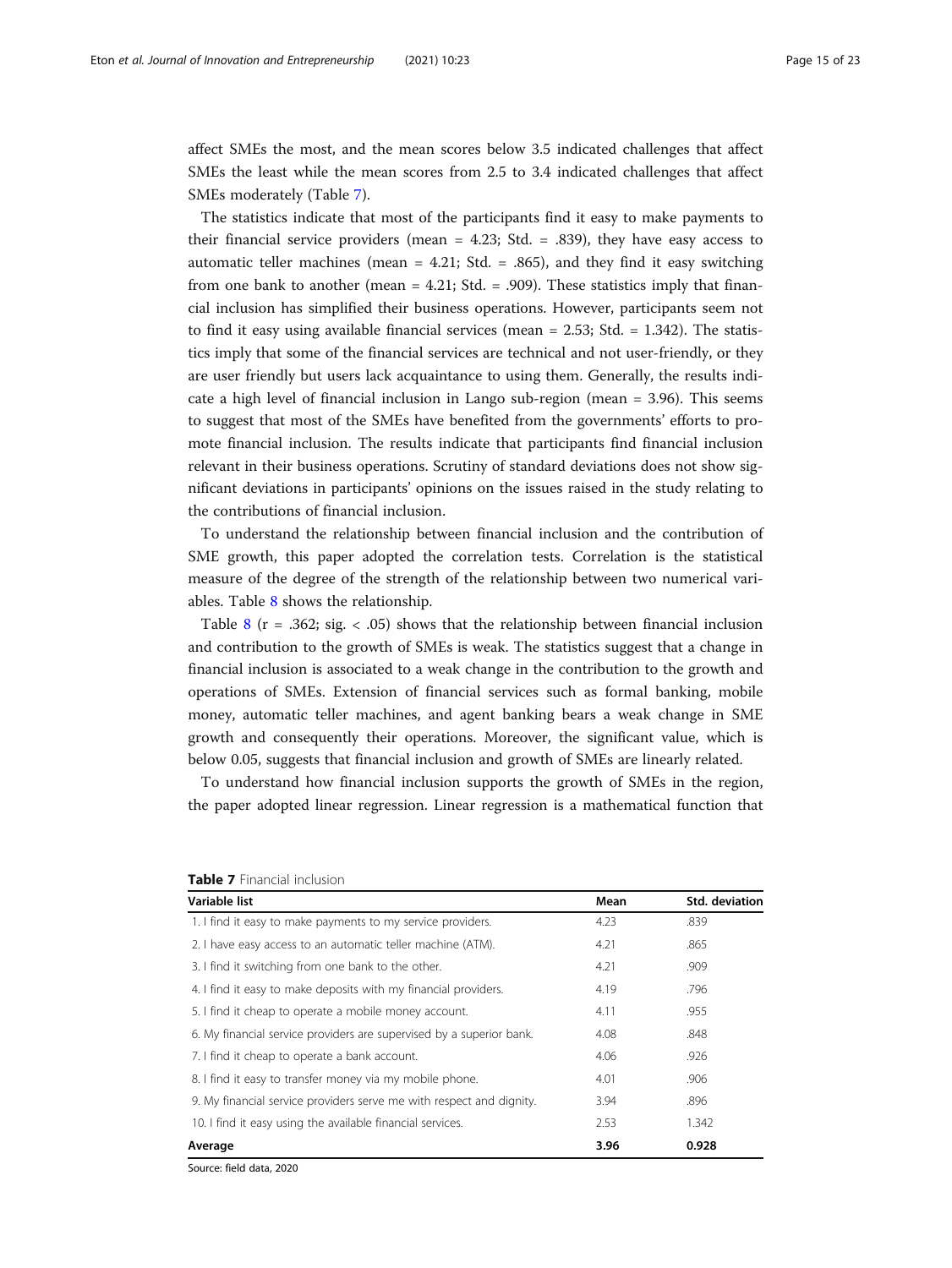|                     | <b>Financial inclusion</b> | Contribution           |
|---------------------|----------------------------|------------------------|
| Pearson correlation |                            | $.362$ <sup>**</sup> ) |
| Sig. (2-tailed)     |                            | .000                   |
| N                   | 291                        | 291                    |
| Pearson correlation | $.362$ <sup>**</sup> )     |                        |
| Sig. (2-tailed)     | .000                       |                        |
| N                   | 291                        | 291                    |
|                     |                            |                        |

#### <span id="page-15-0"></span>Table 8 Correlation tests

\*\*Correlation is significant at the 0.01 level (2-tailed)

shows the relationship between the independent variable (financial inclusion) and the dependent variable (SMEs) (Tables [9](#page-16-0), [10](#page-16-0), [11](#page-17-0), and [12](#page-17-0)).

This paper used  $R^2$  to measure the effect of financial inclusion on the growth and operations of SMEs. The  $R^2 = .131$  indicates that financial inclusion in Lango sub-region accounts for as low as 13.1% of the growth and operations of SMEs. Even when the variables are standardized, (adjusted  $\mathbb{R}^2 = .128$ ), the change in SMEs accountable to financial inclusion remains as low as 12.8%. These statistics suggest that financial inclusion accounts for a small portion of the growth and operations of SMEs in the region. There must be another set of factors that provide interplay in the growth and operations of SMEs in the region.

The analysis of variation (ANOVA) shows whether the independent variable can be used to explain the variation changes in the dependent variable. Using the regression sum of squares, the statistics indicate a smaller regression sum of squares (8.843) than the residual sum of squares (58.808). The statistics suggest that financial inclusion is not adequate in explaining the changes in the growth and operations of SMEs in the region. However, p value = .000 indicates that there exists a linear relationship between financial inclusion and growth of SMEs in the region.

The beta coefficient  $(B = .286)$  indicates that a change in financial inclusion by a single unit is likely to vary SME growth and operations by approximately (28.6%) about 0.3 units. When the variables are standardized, a change in financial inclusion is likely to vary SME growth and operations by (36.2%) about 0.4 units, evidence from beta = .362. The statistics agree with ANOVA results of the low contribution of financial inclusion in the growth and operations of SMEs in Lango sub-region.

#### **Discussion**

The study examined the contributions of small medium enterprises in Lango subregion. Evidence shows that SMEs promote networking between business owners and important people. The important people might range from owners of production materials to owners of financial products. This study offers support to Breda and Fahy ([2011](#page-20-0)) who found that networking in business improves business performance in terms of human capital, information, and access to resources. Networking helps business firms to identify areas complementary resources and level of information exchange. Networking encourages sharing of cost of training and cost of consultants, research and development, export, production, human resources, and financial capital, which improve a firm's competitive advantage (Rahman, [2015](#page-21-0); Turyakira & Mbidde, [2015](#page-22-0)). Firms in Lango sub-region that demonstrate networking include Gracious Palace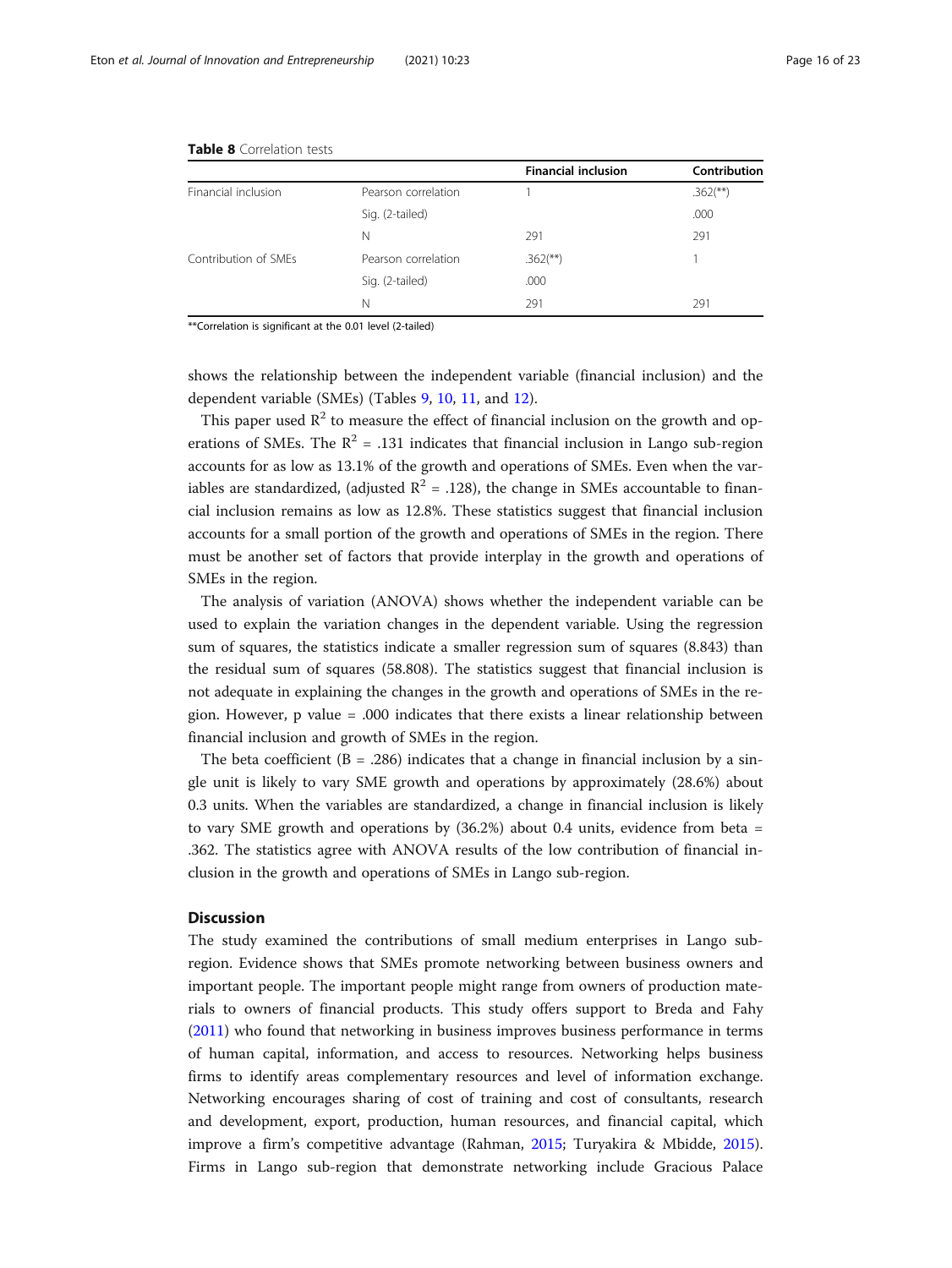<span id="page-16-0"></span>

| Table 9 Model summary |  |
|-----------------------|--|
|-----------------------|--|

| Model |             | Adjusted $R^2$ | Std. error of the estimate |
|-------|-------------|----------------|----------------------------|
|       | $\sim$ 0.00 | 128            | 45109                      |

a Predictors: (constant), financial inclusion

Company Limited and Ngetta Tropical holdings, among others. While the findings indicate the importance of networking, there is a dearth of research on networking especially among SMEs in northern Uganda. Our research further demonstrates a close link of networking to maintaining close contacts with customers. Unlike large firms, SMEs have to keep close contact with their customers least they lose them to their competitors. This agrees with Ludmila and Stanislava ([2015](#page-21-0)) who emphasize the necessity of SMEs to know their business relationships with suppliers and customers. Relationships with customers build a competitive advantage and enlarge the market size, especially with manufacturing businesses. The findings further support Fourie [\(2015\)](#page-20-0) who establishes that a close contact with customers helps firms to identify and satisfy customer needs, which saves the firm from the costs of acquiring new customers. Participants showed that SMEs contribute little to their household income. Increasing household income is a short-term goal that no longer motivates business owners. In Uganda, living standards among business owners are highly daunting. The fact that most SMEs collapse before their first birthday affirms the finding. The findings agree with Straka, Birciakova, and Stavkova (2015) who found that SME owners perceive differently its importance in standard of living. They would not see any difference based on income level or job possibility. Not to underestimate the government's effort in promoting SMEs in Uganda, their impact on household income is rather relative. The findings of the current study support Beck, Demirguc, and Levine (2003) who argue that as much as the association between SMEs development and economic growth appears positive (Ali, Rashid, and Khan, [2014\)](#page-20-0), cross-country comparisons do not indicate significant relations between SMEs and measures of depth and breadth of poverty.

The study sought to determine the challenges affecting small medium enterprises. The findings show that SMEs suffer stiff competition from foreign firms; they also suffer competition from domestic markets and have a small market size. Most of the SMEs engage in the production of goods that are similar to imported goods such as cooking oil, timber products, and detergents, to mention a few. They have no option than to strive for a market share, which turns small in the end. The findings agree with Ocioo, Akaba, and Worwal-Brown (2014); Tinarwo [\(2016\)](#page-22-0); and World Bank ([2016](#page-22-0)) who support the view that SMEs suffer from stiff competition and are weak competitors in both domestic and foreign markets, a factor that is more driven by their lack of innovative ideas. However, the findings slightly disagree with Dalberg [\(2011](#page-20-0)) and Fjose, Grunfeld, and Green (2010) who demonstrated that SMEs in developing countries lack

|  |  |  | Table 10 ANOVA <sup>b</sup> |
|--|--|--|-----------------------------|
|--|--|--|-----------------------------|

| Model |            | Sum of squares | Df  | Mean square |        | Sig.              |
|-------|------------|----------------|-----|-------------|--------|-------------------|
|       | Regression | 8.843          |     | 8.843       | 43.457 | .000 <sup>a</sup> |
|       | Residual   | 58.808         | 289 | .203        |        |                   |
|       | Total      | 67.651         | 290 |             |        |                   |

<sup>a</sup>Predictors: (constant), financial inclusion

b Dependent variable: contribution to growth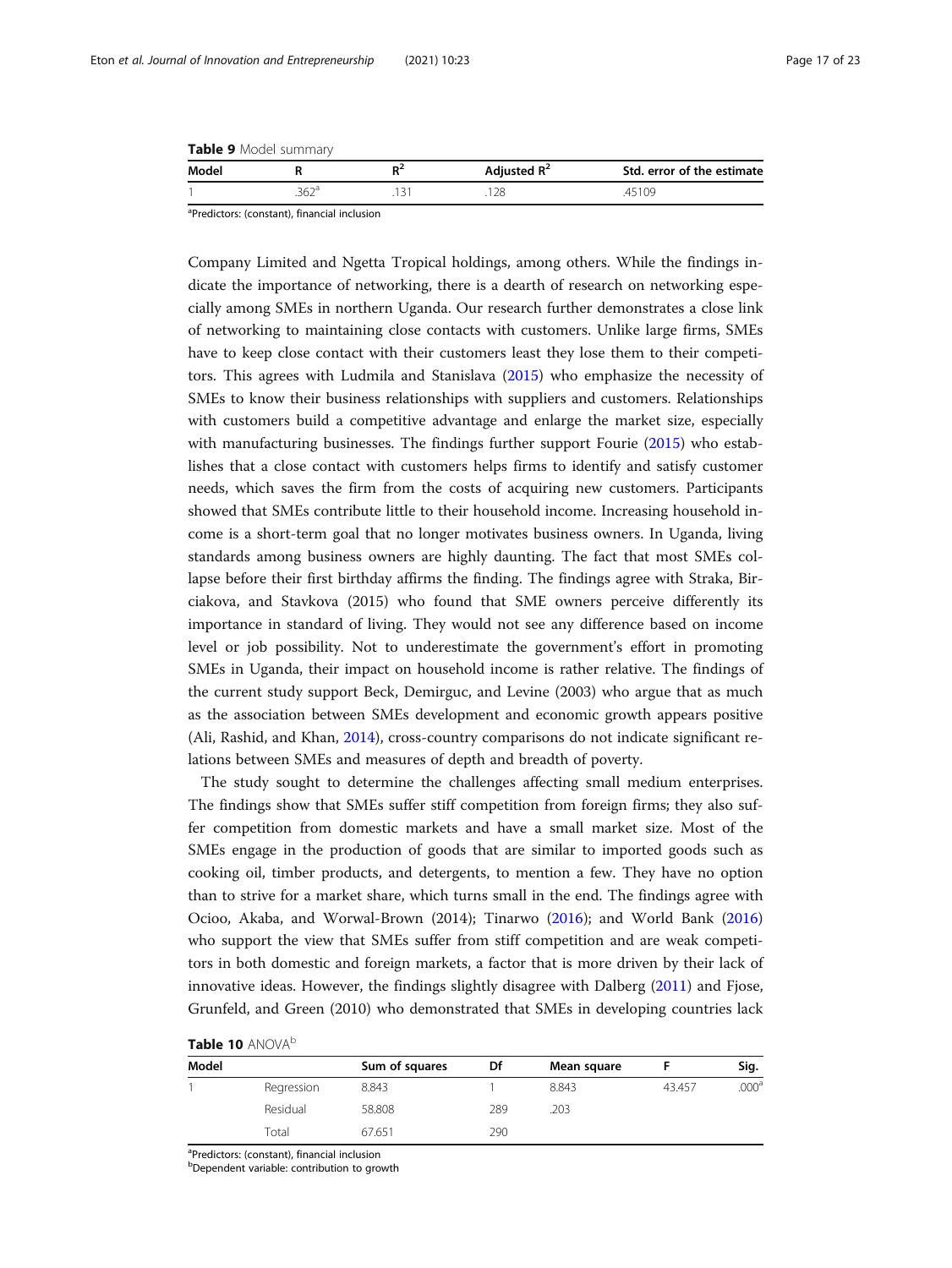| Model |                         | Unstandardized coefficients Standardized coefficients t |            |      |             | Sig.       |
|-------|-------------------------|---------------------------------------------------------|------------|------|-------------|------------|
|       |                         |                                                         | Std. error | Beta |             | Std. error |
|       | (Constant)              | 2.408                                                   | .174       |      | 13.854 .000 |            |
|       | Financial inclusion 286 |                                                         | 043        | 362  | 6592        | 000        |

<span id="page-17-0"></span>Table 11 Coefficients<sup>a</sup>

a Dependent variable: contribution

financial capital for growth and expansion. The disagreement was slightly correct because SMEs still suffer financial challenges, but the case of Lango demonstrates severe challenges from competition, both foreign and domestic, example is imported cooking oil vs locally manufactured oil.

The study examined how financial inclusiveness supports the growth of small medium enterprises in the region. Financial inclusion eases payments to service providers, access to ATM services, and switching from one bank to another. These services make the transaction very easy. The findings agree with Gabor and Brooks [\(2017\)](#page-20-0), Dorfleitner and Roble ([2018](#page-20-0)), and Eton, Mwosi, Edaku, Ogwel, and Obote [\(2018\)](#page-20-0). The presence of multiple providers of financial services increases the flow of money in the economy and reaching it to the "unbanked" population (Damodaran, [2013](#page-20-0)). The findings justify the government's action to promoting financial inclusion across all social and economic sectors in the country. However, participants indicate some difficulty in using some of these financial services. The fact that some of the SME owners are not highly educated, they find it difficult to interact with some of these financial services. The study found that financial inclusion plays a significant role in SME growth. However, the role played appears low, which suggests an influence on other factors in the relationship. The findings support Ayyagari et al. [\(2016\)](#page-20-0) who assert that SMEs are constrained financially and find it hard to access credit compared to large firms. Though they might have access to credit, they often fall short of such requirements like guarantors, collateral security, and business profile, which agree with Eton, Mwosi, Mutesigensi, and Ebong ([2017](#page-20-0)). Most of the SMEs lack such information that financial providers need to assess their creditworthiness. While such process requirements save financial providers from losses and properly manage credit provision, SMEs view them as bureaucratic with tough regulations (Park & Mercado, [2015](#page-21-0)). We, therefore, argue that as much as financial services appear to be available to SMEs, the cost associated to acquiring and servicing them affects their financial performance (UNIDO, [2015\)](#page-22-0). In

| <b>Objectives</b>                                                                               | <b>Major findings</b>                                                                                                                              |  |
|-------------------------------------------------------------------------------------------------|----------------------------------------------------------------------------------------------------------------------------------------------------|--|
| 1. Contribution of SMEs                                                                         | ✔ Promotes networking with important people<br>✔ Promotes close customer contact<br>✔ Promotes high-level interaction with potential<br>customers. |  |
| 2. Challenges of SMEs                                                                           | ✔ Stiff competition from both domestic and foreign<br>firms                                                                                        |  |
| 3. Relationship between financial inclusion and SME $\checkmark$ Significant and weak<br>growth |                                                                                                                                                    |  |
| 4. Predictive role of financial inclusion on SMF<br>growth                                      | ✔ Very low, accounting for only 12.8% of the level of<br>SME growth                                                                                |  |
| Source: field data 2020                                                                         |                                                                                                                                                    |  |

| Table 12 Summary of findings |  |
|------------------------------|--|
|------------------------------|--|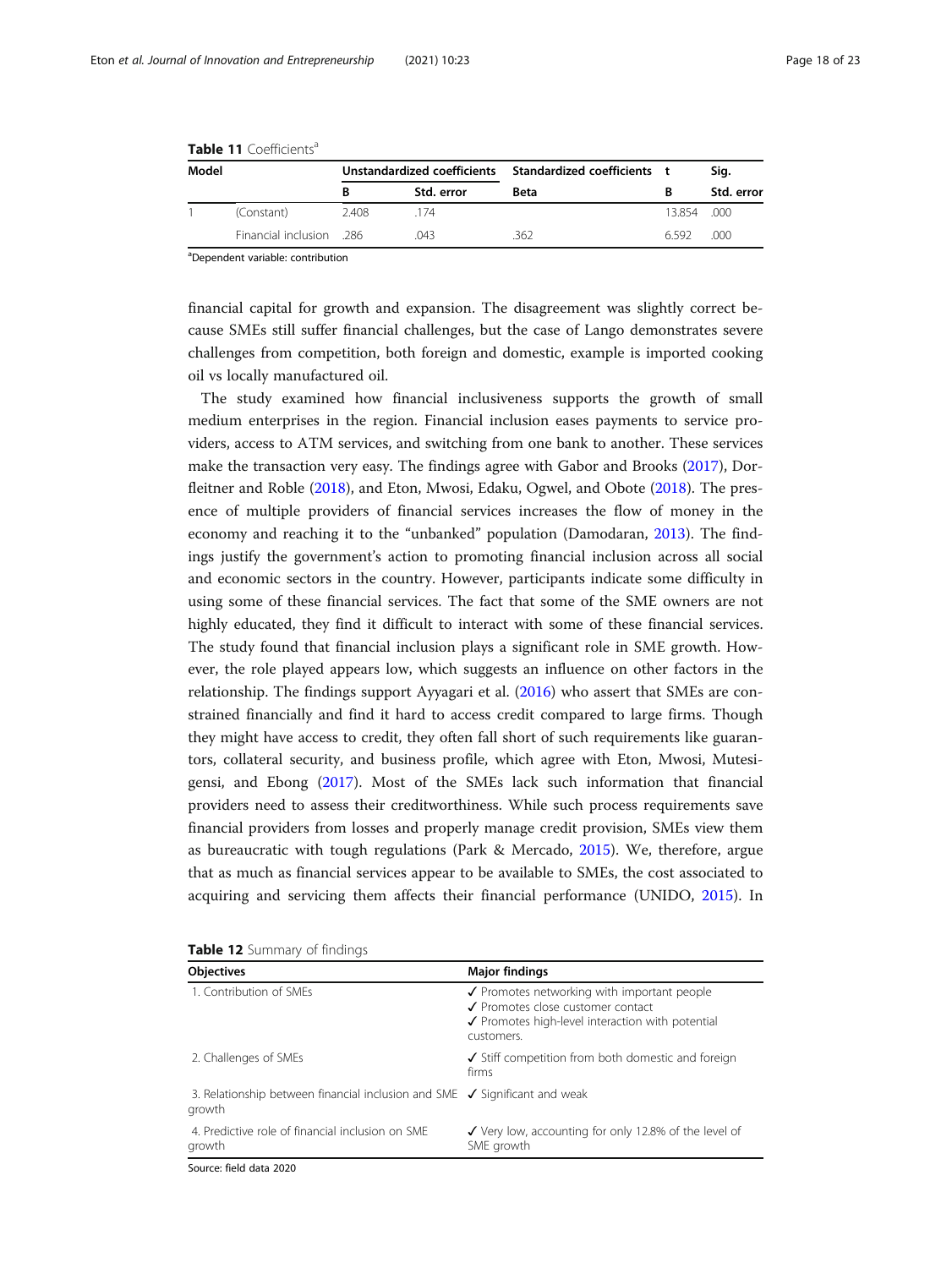addition, the platforms on which some of the financial services are provided are too technical for SME owners to operate. The findings, however, disagree with GSMA ([2017](#page-21-0)) who asserts that financial service providers allow for easy transfer of payments from SMEs to suppliers and service providers and reduce theft, financial crimes, and the risk of loss. Unlike SMEs in urban areas, SMEs in rural areas are highly vulnerable to financial risks and theft. Financial inclusion is likely to increase the level of investment, employment opportunity, and poverty reduction, which are the core functions of SMEs in the economy. Finally, the study established a weak relationship between financial inclusion and SME growth; however, the relationship was statistically significant.

#### Conclusion and practical implications

The study sought to establish the relationship between financial inclusion and SME growth in Lango sub-region. SMEs are important to economic growth at the macro level since they provide employment and improve household income. At the micro level, SME owners are able to build networks with important people, which help them source quality human capital and access cheap sources of raw materials and capital. Additionally, networks help SME owners to maintain contact with suppliers and customers. This paper presents a new look at SMEs as contributors to the economy; they promote networking in addition to their traditional contribution to employment and household income. Despite the contributions of SMEs, this paper demonstrates that SMEs struggle to out compete their rivals at both local and international markets, which narrows down their market size. This conclusion differs from previous studies that present expensive loans as the greatest obstacle to SME operations. This paper has not generalized the outcome on expensive loans as least among the challenges to SME growth because of its lack of categorization of financial products and financial providers, which is likely to present contradicting results. The major outcome of the study is that financial inclusion is significant in supporting SME growth, however, is generally weak. The weakness stems from the cost of acquiring and servicing financial services, the difficulty in using some of the financial services, and the way financial providers treat financial users, which demonstrate some lack respect and dignity.

#### Contribution to the study

This study contributes to the existing literature on financial inclusion and SME growth but explicitly contributes unique evidence from northern Uganda. This study offers an original and evidence-based support for promoting ATM and shared-banking platforms that allow clients to switch through banks. The study provides testable relationships between financial inclusion and SME growth that extend research on financial inclusion in developing economies. The study provides networking as one of the important contributions of SMEs as it links them to owners and suppliers of production resources and customers. While networking is a concept that is common to corporate organizations, this study reveals its importance in small and medium enterprises. Business managers and entrepreneurs would recognize the importance of networking in growing businesses. This study has shown the roles of finance providers and how financial inclusion would be improved and may redirect SMEs in adopting better strategies in the growth and development of the SME sector in the region. The study may help managers adopt best practices in their managerial decisions.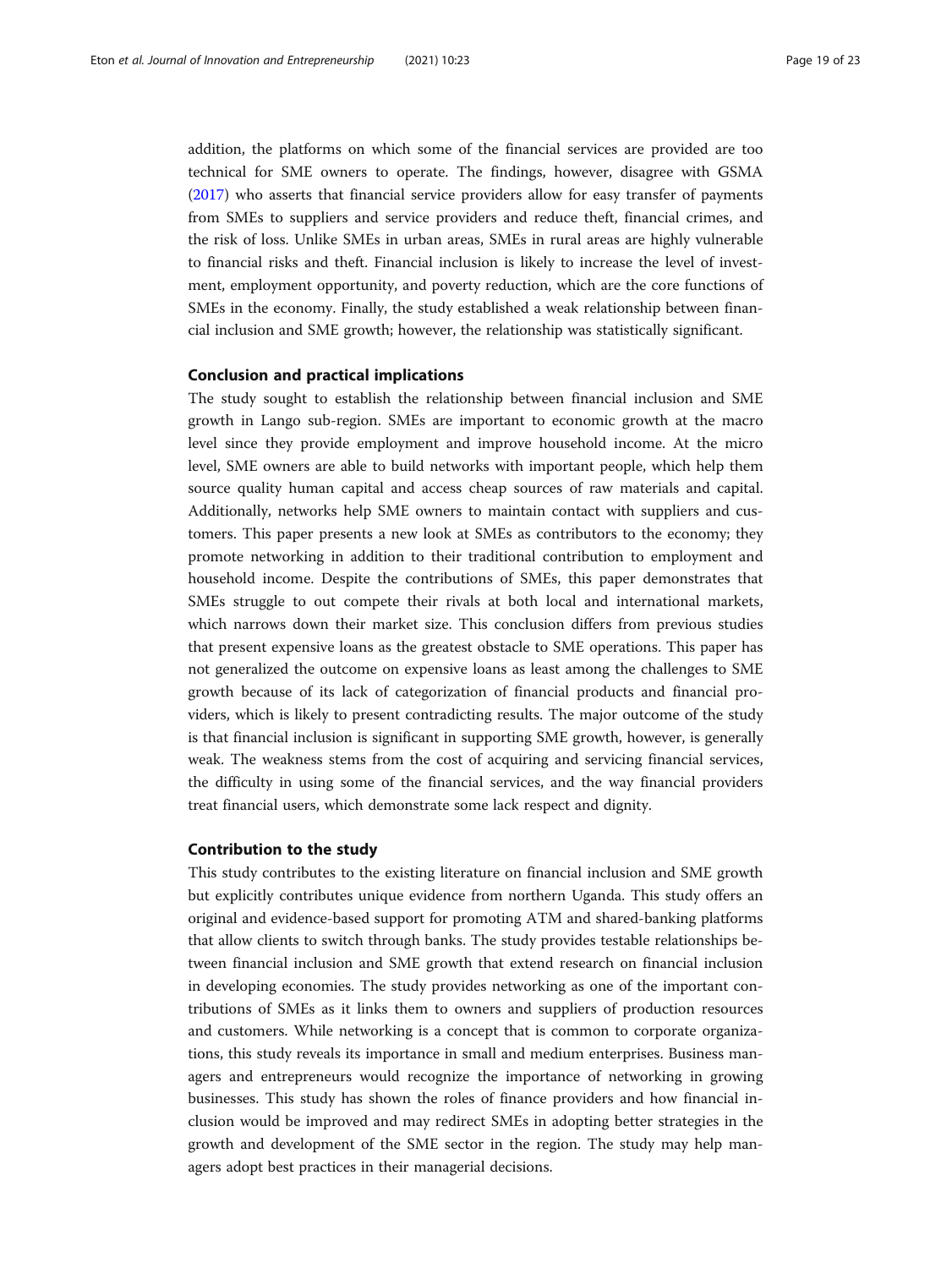#### <span id="page-19-0"></span>Recommendation

The study took a cross-sectional survey to collect data on financial inclusion and SME growth in northern Uganda. There is a need for a longitudinal study on financial inclusion with a focus on financial providers and their impact on SME growth. Financial providers should continue sensitizing the public on the available financial services beyond credit services, which are common and known. Since the world is turning digital, financial service providers should encourage their clientele to use digitalized financial services, which are cheap, secure, and risk averse. The Bank of Uganda, which is the supervisor of financial intermediaries, should monitor these institutions on costs of loans. SMEs should be innovative while they produce goods that stand the competition at both domestic and foreign markets. This study has shown how SMEs contribute to networking in business, yet studies that relate networking and growth of SMEs are still scanty. Future researchers should consider investigating the relationship between SMEs and networking in the growth of SMEs.

#### Abbreviations

CBN: CenBank; CFI: Center for Financial Inclusion; FAO: Food and Agricultural Organization; GDP: Gross domestic product; IMF: International Monetary Fund; NDPII: National Development Plan Two; OECD: Organizations of Economic Corporations and Development; UBOS: Uganda Bureau of Standard; UIA: Uganda Investment Authority; UNIDO: United Nations Industrial Development Organizations

Acknowledgements

Not applicable

#### Authors' contributions

All authors contributed adequately to this study from the start to the end. They all read the final document and approved it.

#### Authors' information

Dr. Marus Eton (Ph.D) is a senior lecturer in the Department of Business Studies in the Faculty of Economics and Management Sciences at Kabale University, Kabale, Uganda. Fabian Mwosi is Ph.D candidate at Nkumba University, Uganda, and a lecturer at Bishop Barham University College Kabale, Uganda. Constant Okello Obura is a professor at Makerere University and the dean of Faculty Eastern African School of Library and Information Science. Dr. Abanis Turyehebwa (Ph.D) is a senior lecturer at the Faculty of Economics and Management Sciences in the Department of Business Studies, Kabale University, Kabale, Uganda. Gilbert Uwonda is a senior lecturer in the Department of Economics and Statistics in the Faculty of Business and Development Studies, Gulu University, Gulu, Uganda.

#### Funding

This study was not funded by any organization or person other than the authors.

#### Availability of data and materials

Not applicable

#### Declarations

#### Competing interests

The authors declare that they have no competing interests.

#### Author details

<sup>1</sup>Kabale University, Kabale, Uganda. <sup>2</sup>Bishop Barham University College, Kabale, Uganda. <sup>3</sup>Makerere University, Kampala Uganda. <sup>4</sup>Gulu University, Gulu, Uganda.

## Received: 27 July 2020 Accepted: 1 June 2021<br>Published online: 09 July 2021

#### References

Abanis, T., & Arthur, S. (2013). Financial management practices and business performance of small and medium enterprises in western Uganda. African Journal of Business Management, Vol., 7(38), 3875–3885.

Adcorp, (2014). International expansion integrated annual report. [www.adcorpgroup.com](http://www.adcorpgroup.com)

Aduda, J., & Kalunda, E. (2012). Financial inclusion and financial sector stability with reference to Kenya; a review of literature. Journal of Applied Finance and Banking, 2(6), 95–120.

Aga, G. A., Francis, D., & Rodriguez-Meza, J. (2015). SMEs, age and jobs: a review of the literature, metrics and evidence. World Bank Policy Research Working Paper, 7493.

Aguera, P. (2015). Financial inclusion. growth and poverty reduction. ECAAS Regional Conference. Brazzavile, (March 23, 2015).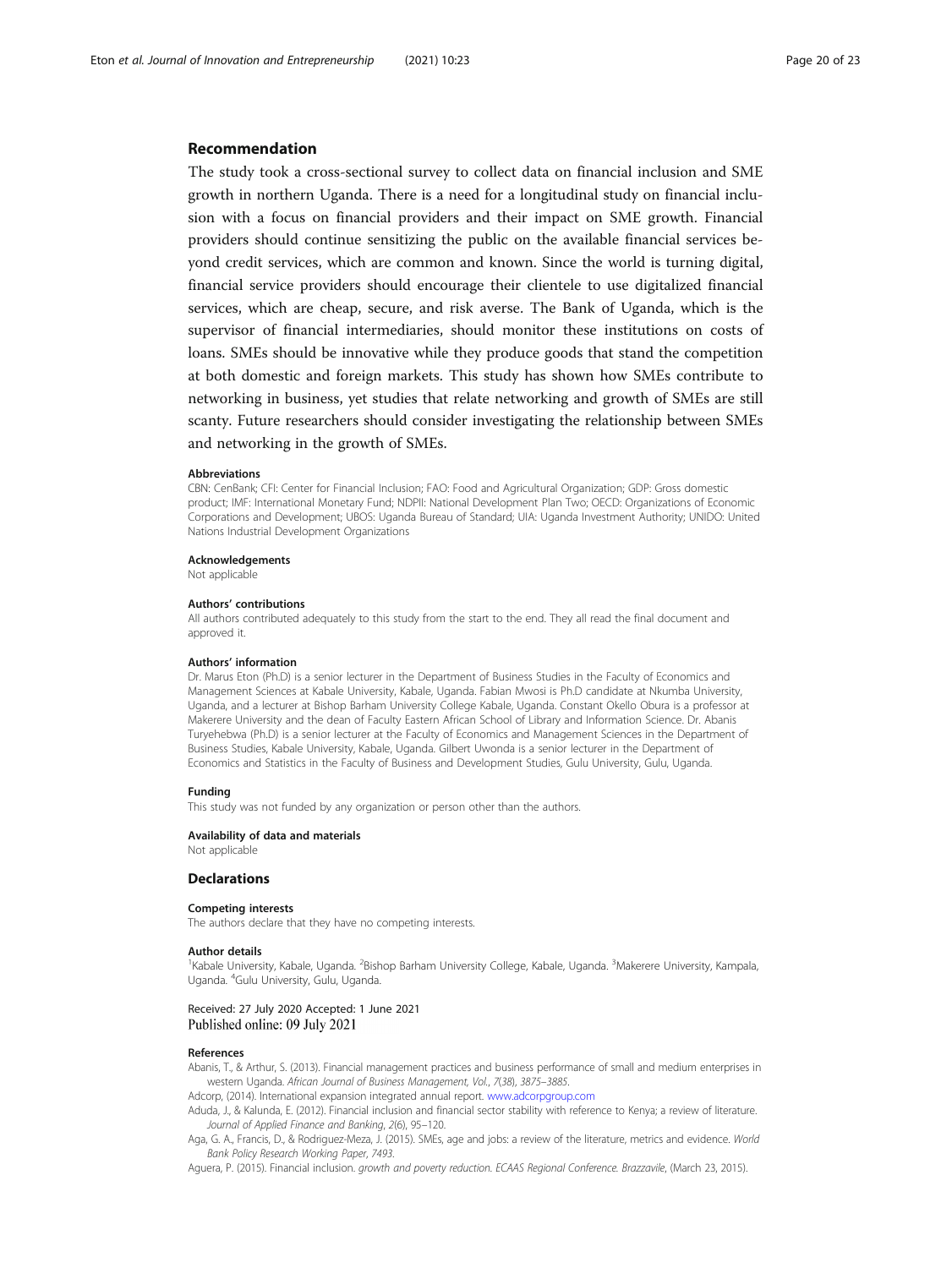<span id="page-20-0"></span>Ajonbadi, H. A. (2015). "Technological drive to small and medium enterprises (SMEs) growth in Nigeria" in 5th conference of Directors of Entrepreneurship Development Centers. Ilorin, pp., 1-15.

Akeyewale, R. (2018). Who are the winners and losers in Africa's Continental Free Trade Area? World Economic Forum. [www.](http://www.weforum.org/agenda/2018/10) [weforum.org/agenda/2018/10](http://www.weforum.org/agenda/2018/10)

Alaxandre, C., & Eisenhart, L. C. (2013). Mobile money as an engine of financial inclusion and lynchpin of financial integrity. Washington journal of law, technology and arts, 8(3), 285–302.

Aldaba, R.M. (2011). SMEs access to finance in selected East Asian Economies, ERIA research project report 2010-14, (pp.291- 350. Jakarta: ERIA

Ali, S., Rashid, H., & Khan, M. A. (2014). The role of small and medium enterprises and poverty in Pakistan: An empirical analysis. Theoretical and Applied Economics, 21 (2014)(4(593)), 67-80.

Ayyagari, M.A., Demirguc-Kunt., & Maksimovic. (2016). "Access to finance and job growth: Firm level evidence across developing countries", World Bank Policy Research Working Paper No. 7604

Beck, T., & Cull, R. (2014). SME Finance in Africa. Journal of African Economies 23(5): 583ff

Beck, T., Demirguc, A., & Levine, R. (2003). Small and medium enterprises, growth and poverty: Crosss-country evidence. World Bank Policy Research working Paper.

Bowen, M., Morara, M., & Muraithi, S. (2009). Management of business challenges among small and micro enterprises in Nairobi – Kenya. KCA Journal of Business Management, 2(1), 16–31.

Breda, K., & Fahy, J. (2011). Network resources and international performance of high Tech SMEs. Journal of Small Business and Enterprise Development, 18(3), 529–555.

CBN. (2012). Measuring Nigerian's financial inclusion strategy. [www.cenbank.com](http://www.cenbank.com)

Center for Financial Inclusion – CFI. (2018). CFI's vision of financial inclusion. Derived from: [http://www.centerforfinancia](http://www.centerforfinancialinclusion.org/our-definition-of-financial-inclusion) [linclusion.org/our-definition-of-financial-inclusion](http://www.centerforfinancialinclusion.org/our-definition-of-financial-inclusion)

Chan, S. H., & Lin, J. J. (2013). Financing of micro and small enterprises in China: An exploratory study. Journal of Strategic Change, 22(7-8), 431–446. [https://doi.org/10.1002/jsc.1949.](https://doi.org/10.1002/jsc.1949)

Cull, R., Ehrbeck, T., & Holle, N. (2014). Financial inclusion and development: Recent impact evidence. In Focus note 92, Washington. D.C.: CGAP.

Dalberg. (2011). Report on support to SMEs in developing countries through financial intermediaries. Dalberg.

Damodaran, A. (2013). Financial inclusion: Issues and challenges. AKGEC International Journal of Technology, 4(2), 54–59. Demirguc-Kunt, A., Klapper, L., Singer, D., & Oudheusden, P. V. (2015). The Global Findex Database 2014: measuring financial inclusion around the world. World Bank Group Policy Research Working Paper 7255

Dorfleitner, G., & Roble (2018). The financial performance of the health care industry: A global regional and industry specific empirical investigation. European Journal of Health Economics, 19(4), 585–594. <https://doi.org/10.1007/s10198-017-0904-8>.

Dugassa, T. G. (2012). The context of entrepreneurship education in Ethiopian Universities. Management Research Review, 35(3/4), 225–244.

Egesa, K. A. (2010). Indigenous firms survival in Uganda: Is there a role for increased technology use? Bank of Uganda working paper

Eton, M., Mwirumubi, R., & Edaku, C. (2017). Challenges faced by development partners in supporting the growth and development of commercial enterprises in Lira district, Northern Uganda. Journal of Education and Practice., 8(11), 88–94 [www.iiste.org](http://www.iiste.org).

Eton M., Mwosi F., Ebong C.D., & Ogwel B. P. (2018). Government interventions in supporting SME growth in Lira district, Northern Uganda. International Journal of Emerging research and development. [www.ijernd.comV](http://www.ijernd.com)ol, issue 2, pp. 107-113

Eton, M., Mwosi, F., Mutesigensi, D., & Ebong, C. D. (2017). Credit financing and performance of SMEs in Lira Municipality, Uganda. Research Journal of Finance and Accounting., 8(8), 121-127 [www.iiste.org](http://www.iiste.org).

Eton M., Mwosi F., Ogwel B.P., Edaku C., & Obote D. (2018). Financial inclusion and women empowerment in Uganda. A case of Lango Sub Region, Northern Uganda. Economics, Commerce and Trade Management: An International Journal (ECTIJ) Volume 2, No.1

Eton, M., Okello-Obura, C., Mwosi, F., Ogwel, B. P., & Ongia, F. (2019). Information and communication technology adoption and the growth of small medium enterprises in Uganda. Empirical evidence from Kampala City Council Authority. International Journal of Academic Research in Business and Social Science, 9(12), 877–893.

FAO (2016a). The stae of food security and nutrition in the world. Building climate resilience for food security and nutrition. Food and Agricultural Organization: Rome

Fariza, H. (2012). Challenges for the internationalization of SMEs and the role of government: The case of Malaysia. Journal of International Business and Economy, (2012), 13(1), 97–122.

Farrokhian, R., & Soleimani, F. (2015). Assessing capabilities for innovation - The case of Iranian Kalleh meat product company in International Conference on Operation Excellence and Service Engineering, pp.23-32

Fatoki, O. O., & Smit, A.V.A. (2011). Constraints to credit access by new SMEs in South Africa: A supply-side analysis. African Journal of Business Management (AJBM), Vol.5No. 4, pp.1413-1425

Fjose, S., Grunfeld, L. A., & Green, C. (2010). SME and growth in Sub-Saharan Africa: Identifying the role and obstacles to SME growth. MENON Business Economics.

Fourie, L. (2015). Customer satisfaction: A key to survival for SMEs? Problems and Perspectives in Management, 13(1-3), 181– 188.

Fowowe, B. (2017). Access to finance and firm performance; evidence from African countries. Review of development finance, 7(1), 6–17. <https://doi.org/10.1016/j.rdf.2017.01.006>.

Fujita, M., & Thisse, J. F. (2013). Economics of agglomerations: cities, industrial locations from institutional theory. Research Policy, 43(4), 772–791.

Gabor, D., & Brooks, S. (2017). The digital revolution in financial inclusion: international development in the Fintech era. New Political Economy, 22(4), 423–436.

Garcia, M. (2016). Can financial inclusion and financial stability go hand in hand? Economic Issues, 21(2), 81-103.

Garikai, B.W. (2011). Exportation challenges by small and medium enterprises and possible exportation strategies. Retrieved from <http://www.articlebase.com/business-4056101.html>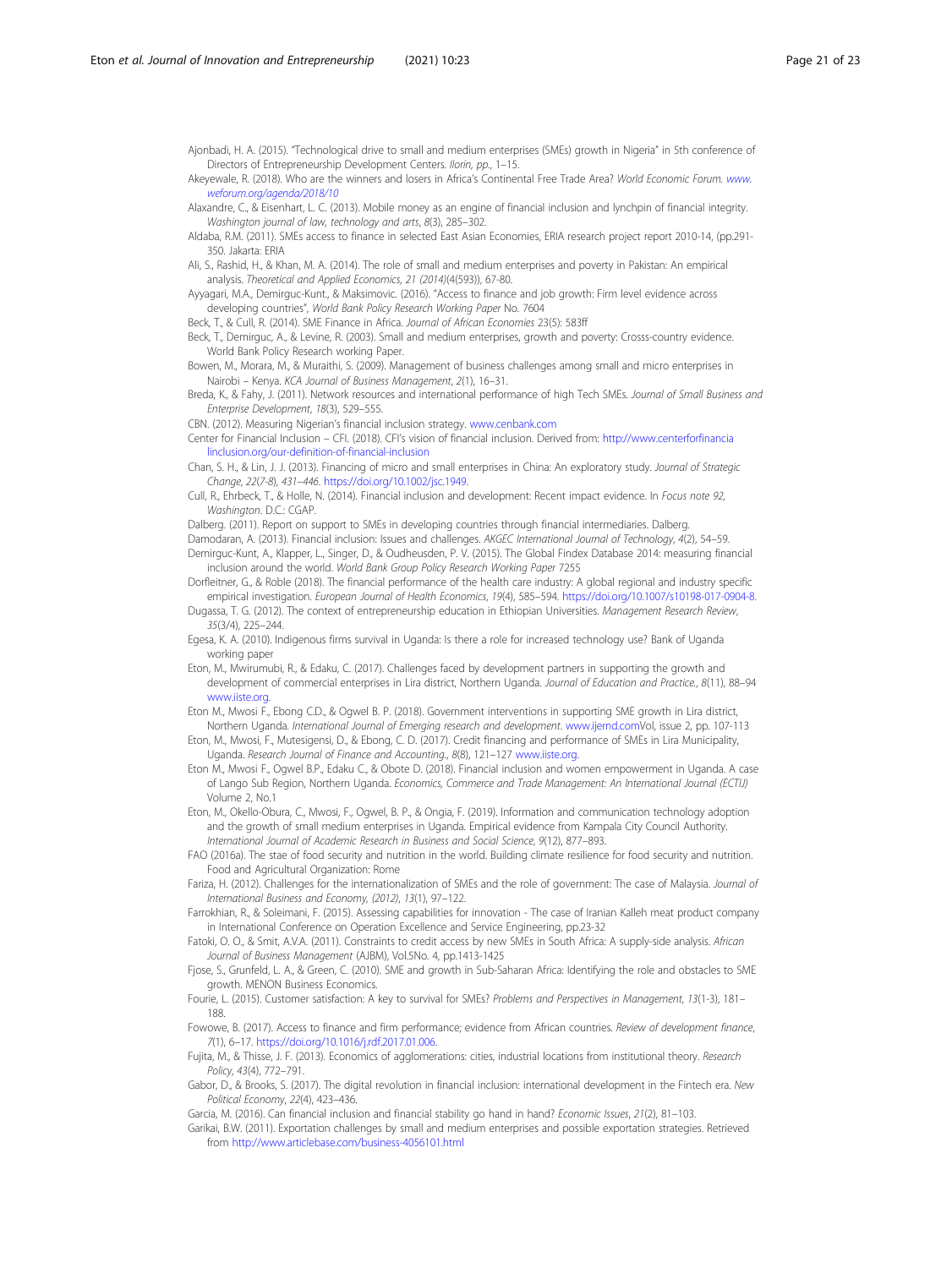<span id="page-21-0"></span>Gombarume, F. B., & Mavhundutse, S. (2014). Challenges faced by small to medium scale enterprises: A case study of Chitungwiza, Zimbabwe. Greener Journal of Business and Management Studies, 4(4), 103–107. [https://doi.org/10.15580/](https://doi.org/10.15580/GJBMS.2014.4.102113910) [GJBMS.2014.4.102113910](https://doi.org/10.15580/GJBMS.2014.4.102113910).

- GSMA (2017). Mobile Money Global Event. Tanzania, 2017 Retrieved from [https://gsma.com/mobilefordevelopment/events/](https://gsma.com/mobilefordevelopment/events/mobile-money-global-even) [mobile-money-global-even](https://gsma.com/mobilefordevelopment/events/mobile-money-global-even).
- Hatch, M. J., & Cunliffe, A. L. (2012). Organization theory: Modern, symbolic and postmodern perspectives. Oxford University Press.
- Ibor, B., Offiong. A.I., & Mendie. E.S. (2017). Financial inclusion and performance of micro small and medium scale enterprise. International Journal of research- granthaalayah. Vol. 5, Issue 3, pp. 104-122, DOI: [https://doi.org/10.29121/granthaalayah.](https://doi.org/10.29121/granthaalayah.v5.i3.2017.1758) [v5.i3.2017.1758](https://doi.org/10.29121/granthaalayah.v5.i3.2017.1758)
- IMF. (2017). Uganda seventh review under the policy support instrument- Press release and staff report January 2017 IMF Country report no. 17/7
- IMF. (2018). Financial inclusion in Asia Pacific, IMF Departmental Paper 18/17, International Monetary Fund: Washington, DC Kamukama, N. (2013). Intellectual capital; company's invisible source of competitive advantage; Competitiveness review. An international Business Journal, 23(3), 260–283.
- Kamunge, M. S., Njeru, A., & Tirimba, O. I. (2014). Factors affecting the performance of small and macro enterprises in Limuru town market of Kiambu County. International Journal of Scientific and Research Publications, 4(12), 1-20.

Katua, N. T. (2014). The role of SMEs in employment creation and economic growth in selected countries. International Journal of Education and Research. Vol. 2 No. 12

Kazimoto, P. (2014). Assessment of challenges facing small and medium enterprises towards international marketing standards: A case study of Arusha Region Tanzania. International Journal of Academic Research in Accounting, Finance and Management Sciences, 4(2), 303–311.

- Khan, S. R. (2011). Fighting poverty with microcredit: Experience of the Grameen Bank and other programmes in Bangladesh. Washington DC: World Bank.
- Kongolo, M. (2010). Job creation versus shedding and the role of SMEs in economic development. African Journal of Business Management Vol., 4(11), 2288–2295.
- Krejcie, R. V., & Morgan, D. W. (1970). Determining sample size for research activities. Educational and Psychological Measurement, 1970(30), 607–610.

Kristiningsih, & Trimarjono, A. (2014). Analysis of factors affecting the development of small and medium enterprises. A case study of SMEs in Surabaya, The 7<sup>th</sup> NCFB and Doctoral Colloquim; 2014 pp. 141-154

Kumar, A. (2011). Research and writing skills. New York, NY: Lulu Press. (9781-4466-0560-8)

- Lega, H. (2015). Challenges to entrepreneurial success in Sub-Saharan Africa: A comparative perspective European Journal of Business and Management Vol., 17, 11.
- Love, I., & Martinez Peria, M. (2015). How bank competition affects firms' access to finance. World Bank Economic Review, 29(3), 413–448. <https://doi.org/10.1093/wber/lhu003>.
- Love, I., & Peria, M.M.S. (2012). How bank competition affects firm's access to finance. World Bank Policy Research Working Paper, No 6163
- Ludmila, S., & Stanislava, G. (2015). The application of business network approach for small and medium enterprises (SME) with regard to their buying behavior. Journal of Competitiveness, 7(2), 62–74.

Martinez, M. V. (2011). The political economy of increasing financial access. Georgetown: Georgetown University Press. Nwanko, O., & Nwanko, N. O. (2014). Sustainability of financial inclusion to rural dwellers in Nigeria: Problems and way

forward. Research journal of finance and accounting, 5(5), 24–31. Ocioo, C. E., Akaba, S., & Worwal-Brown, D. (2014). Globalization and competitiveness: challenges of small and medium enterprises (SMEs) in Accra, Ghana. International Journal of Business and Social Science, 5(4), 287–296.

OECD (2010). SMEs, entrepreneurship and innovation. Paris: OECD Publishing. <https://doi.org/10.1787/9789264080355-en>. OECD (2016). Job creation and local economic development. Paris: OECD Publishing.

Olawale, F., & Garwe, D. (2010). Obstacles to the growth of new SMEs in South Africa: A principal component analysis approach. [www.academicjournals.org/ajbm](http://www.academicjournals.org/ajbm)

Olowe, F. T., Moradeyo, O. A., & Babalola, A. T. (2013). Empirical study of the impact of microfinance banks on SMEs growth in Nigeria. International Journal of Academic Research in Economic and management Sciences, 2(6), 116–127.

Palmarudi, M., & Agussalim, M. (2013). Human capital and survival of small scale food processing firms under economic crisis in central Java Indonesia. Australian Journal of Business and Management Research, 3(1), 16–29.

- Park C-Y., & Mercado R.V. (2015). Financial inclusion, poverty, income inequality in developing Asia. Asian Development Bank Economics Working Paper 426.
- Popov, A., & Rocholl, J. (2016). Do credit shocks affect labour demand? Evidence for employment and wages during the financial crisis. Journal of Financial Intermediation., 36(October), 16–27.

Prohorovs, A., & Beizitere, I. (2015). Trends, sources and amounts of financing for micro-enterprises in Latvia. Procedia-social and behavioral sciences, 213(66), 404–410. <https://doi.org/10.1016/j.sbspro.2015.11.558>.

- Rahman, M. M. (2015). SMEs and networking: A resource-based view perspective. Entrepreneurship, Micro-Multinationals, and International New Ventures.
- Reeg, C. (2013). Micro, small and medium enterprise upgrading in India-Learning from success cases. KFW-Development Research. German Development Institute. pp., 1–229.
- Sahay, R., Cihak, M., N'Diaye, P., Barajas, A., Mitra, S., Kyobe, A., NianMooi, Y., & Reza S. Yousefi (2015). Financial inclusion: Can it meet multiple macroeconomic goals? IMF Staff Discussion Note 15/17, September
- Sarma, M., & Pais, J. (2011). Financial inclusion and development. Journal of International Development, 23(5), 613–628. [https://](https://doi.org/10.1002/jid.1698) [doi.org/10.1002/jid.1698.](https://doi.org/10.1002/jid.1698)
- Sempala, R., & Mukoki, J. (2018). Determinants of growth of micro. small and medium enterprises (MSMEs) in developing countries evidence from Rubaga Division, Kampala District Uganda. SSRN Electronic Journal., (January 2018).
- Shah, S. F. H., Nazir, T., Zaman, K., & Shabir, M. (2013). Factors affecting the growth of enterprises: a survey of the literature from the perspective of small and medium sized enterprises. Journal of enterprises transformation, 3(2), 53–75. [https://doi.](https://doi.org/10.1080/19488289.2011.650282) [org/10.1080/19488289.2011.650282.](https://doi.org/10.1080/19488289.2011.650282)